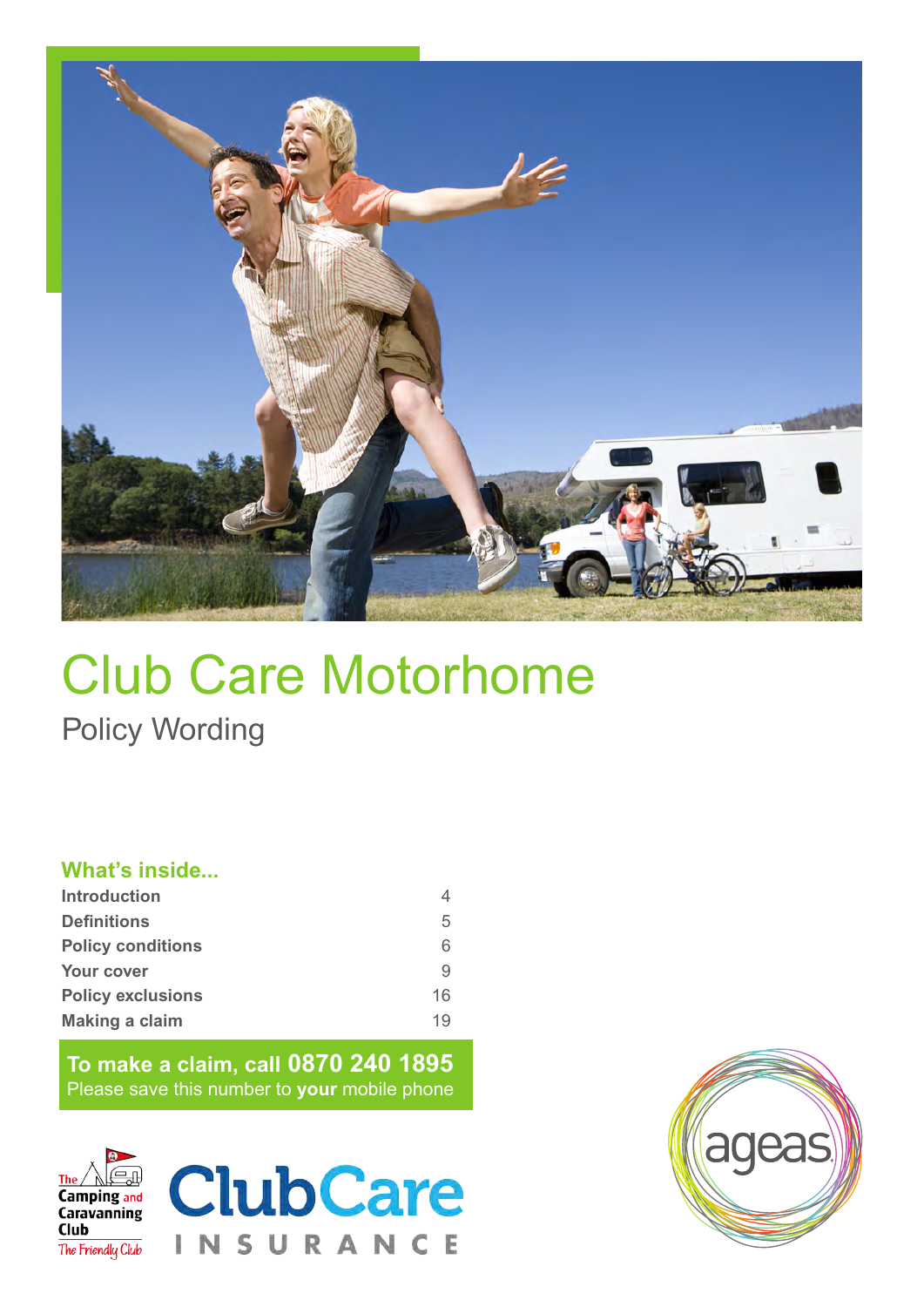# **Contents**

|                                                                                                                                                                                                                                                                                                                                                                                                                                                                                                                             | Page No                                                                   |
|-----------------------------------------------------------------------------------------------------------------------------------------------------------------------------------------------------------------------------------------------------------------------------------------------------------------------------------------------------------------------------------------------------------------------------------------------------------------------------------------------------------------------------|---------------------------------------------------------------------------|
| Stay insured. Stay legal                                                                                                                                                                                                                                                                                                                                                                                                                                                                                                    | 3                                                                         |
| <b>Introduction</b>                                                                                                                                                                                                                                                                                                                                                                                                                                                                                                         | 4                                                                         |
| <b>Definitions</b>                                                                                                                                                                                                                                                                                                                                                                                                                                                                                                          | 5                                                                         |
| <b>Policy conditions</b>                                                                                                                                                                                                                                                                                                                                                                                                                                                                                                    | 6                                                                         |
| Your cover:<br>Section A – Damage to the motorhome<br>Section B - Damaged windscreen and window glass<br>Section $C$ – Fire and theft<br>Section D - Personal accident<br>Section $E -$ Medical expenses<br>Section F - Camping equipment and personal belongings<br>Section $G -$ Liabilities to third parties<br>Section $H - U\sin q$ the motorhome abroad<br>Section I - Hotel and alternative travel costs<br>Section $J - No$ claim discount<br>- Uninsured driver promise<br>Section K - No claimdiscount protection | $9 - 16$<br>9<br>10<br>11<br>12<br>12<br>12<br>13<br>14<br>14<br>15<br>15 |
| <b>Policy exclusions</b>                                                                                                                                                                                                                                                                                                                                                                                                                                                                                                    | 16                                                                        |
| Making a claim<br>How you should deal with claims<br>How we will deal with claims<br>How we will settle a claim under sections A or C                                                                                                                                                                                                                                                                                                                                                                                       | 17                                                                        |
| <b>Privacy Notice</b>                                                                                                                                                                                                                                                                                                                                                                                                                                                                                                       | 19                                                                        |
| How to make a complaint                                                                                                                                                                                                                                                                                                                                                                                                                                                                                                     | 20                                                                        |
| <b>Financial Services Compensation Scheme</b>                                                                                                                                                                                                                                                                                                                                                                                                                                                                               | 20                                                                        |

# **Useful telephone numbers**

Onecall 24 hours claims helpline 0870 240 1895

The claims helpline is open 24 hours a day, 365 days a year. If

you are calling from abroad, please call 0044 23 9220 5450.

If your only claim is for windscreen or window glass, please call the Ageas Glassline on 0800 854 454.

We may record or monitor calls for training purposes, to improve the quality of our service and to prevent and detect fraud.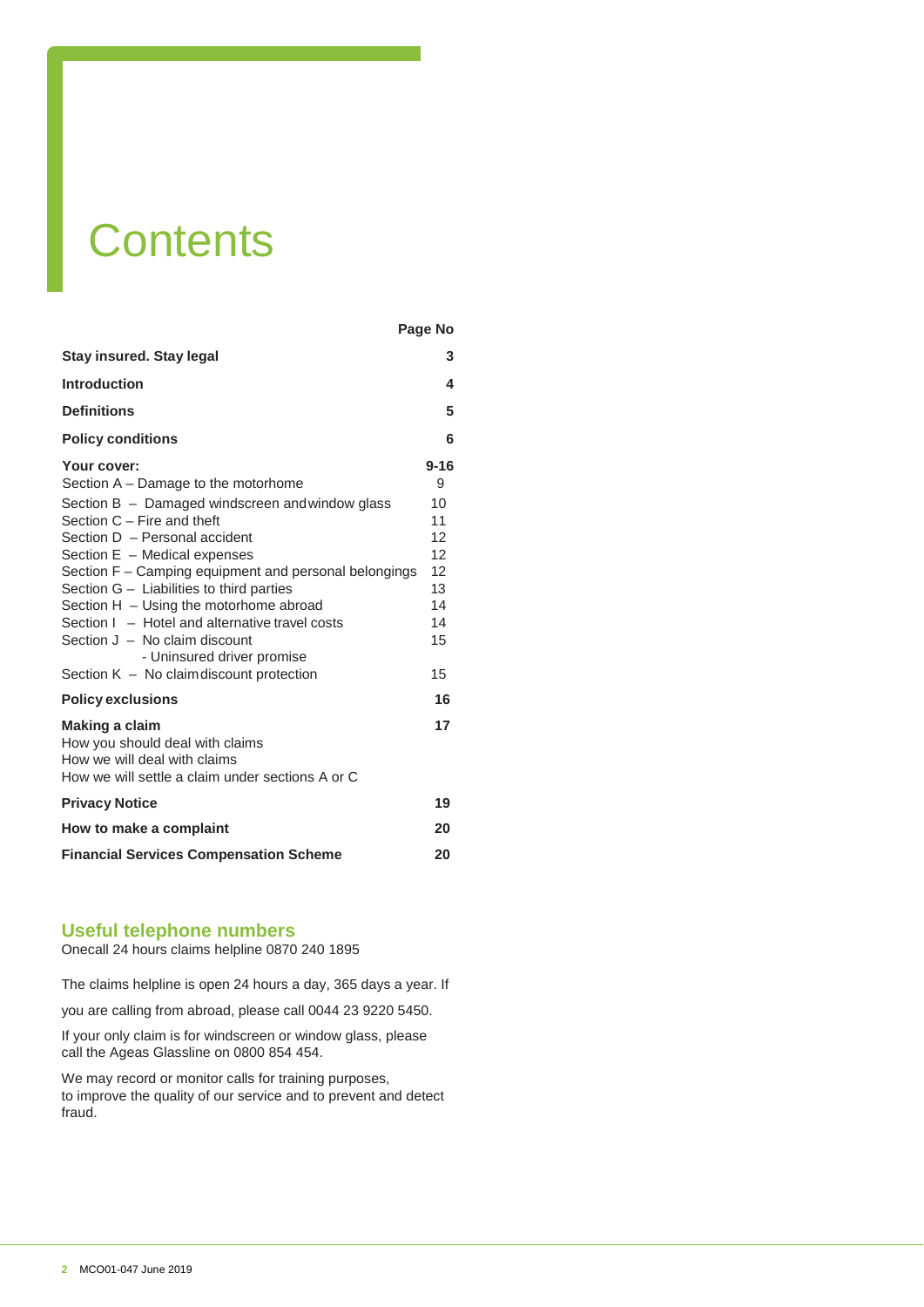# Stay insured. Stay legal

# Check your registration details

It is vital that the registration mark of your motorhome is correctly shown on your policy. If this is incorrect, your motorhome may not appear on the Motor Insurance Database (MID) and this could lead to your motorhome being seized by the authorities. Please let us know immediately if your registration mark is showing incorrectly on your documents.

You can check that details held about your motorhome on the MID are correct by visiting **[www.askmid.com](http://www.askmid.com/)**.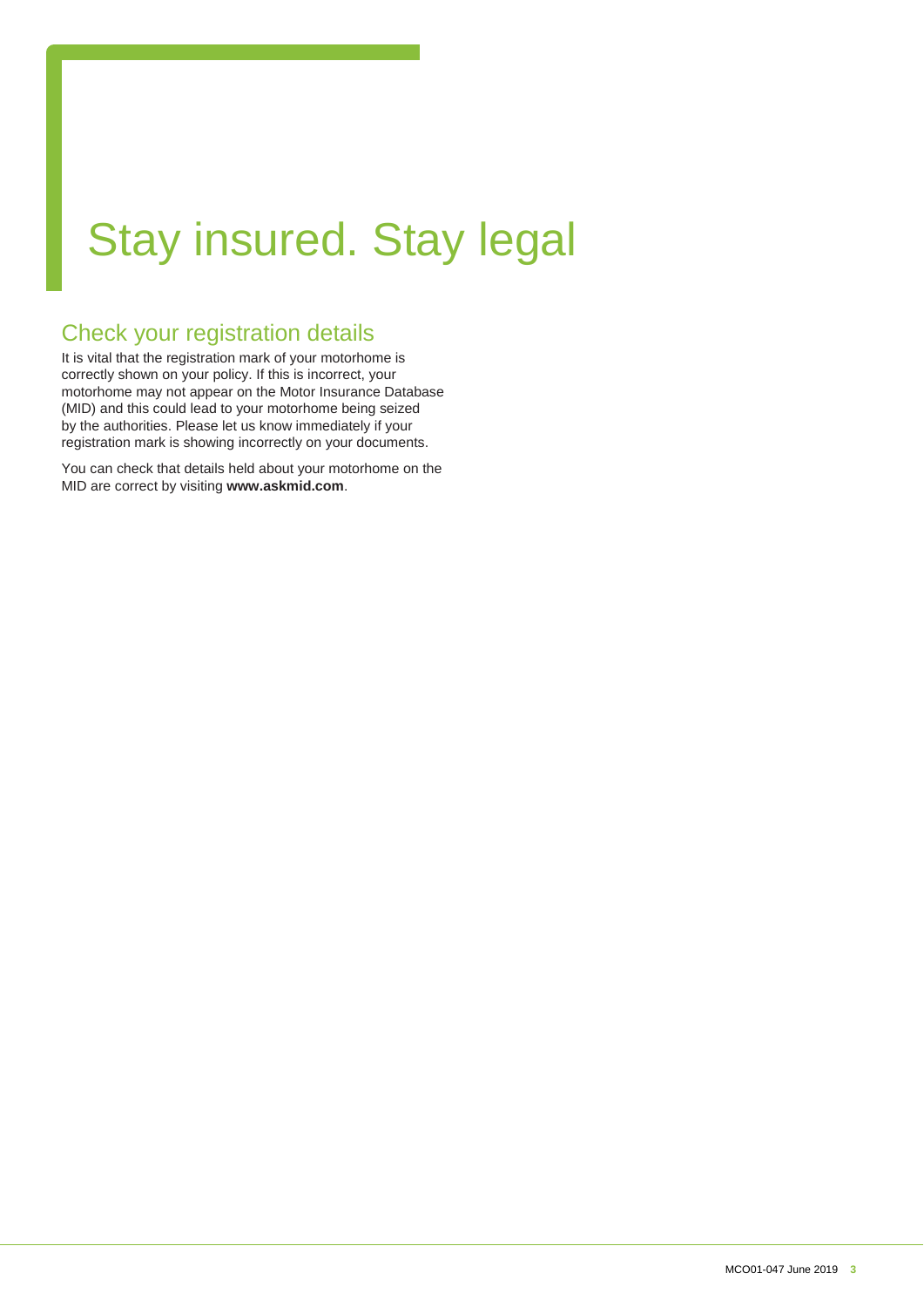# Introduction

We would like to thank you for taking out this insurance through Club Care Insurance Services and to welcome you as a valued customer.

In return for you paying or agreeing to pay the premium, we will provide cover under the terms and conditions of this policy for those sections of the policy stated on your schedule, up to any limits set out in your schedule. This cover will be against any unforeseen injury, loss or damage that happens during the period of Insurance and within the geographical limits, except in cases where Section D or H applies.

Your policy is based on the answers you gave on the proposal or that which is shown in a statement of fact and any other information you gave us. You must tell us of any changes to the answers you have given. It is an offence under the Road Traffic Act to make a false statement or withhold any information for the purposes of obtaining a certificate of motor insurance.

You must read this policy, the certificate of motor insurance and the schedule together. The schedule tells you which sections of the policy apply. Please check all documents carefully to make sure that they give you the cover you want.

Signed for and on behalf of Ageas Insurance Limited

Andy Watson CEO, Insurance Ageas Insurance Limited

Club Care's insurance is not only competitive but also specially designed for motorhome and campervans.

We hope you will remain a customer for many years and that Club Care's service and quality of cover will tempt you to consider us for your household, holiday home, trailer, camping, motor or motor home insurance needs. Our full range of insurance products can be found a[t www.clubcareinsurance.com.](http://www.clubcareinsurance.com/)

Club Care Insurance Services is a trading name licensed to Vantage Insurance Services Limited ("VISL"), by The Camping and Caravanning Club of Great Britain. VISL is authorised and regulated by the FCA and has been authorised by Insurers to issue and administer Your policy. VISL's registered address is 41 Eastcheap, London EC3M 1DT. Registered in England (Registered Company No. 3441136).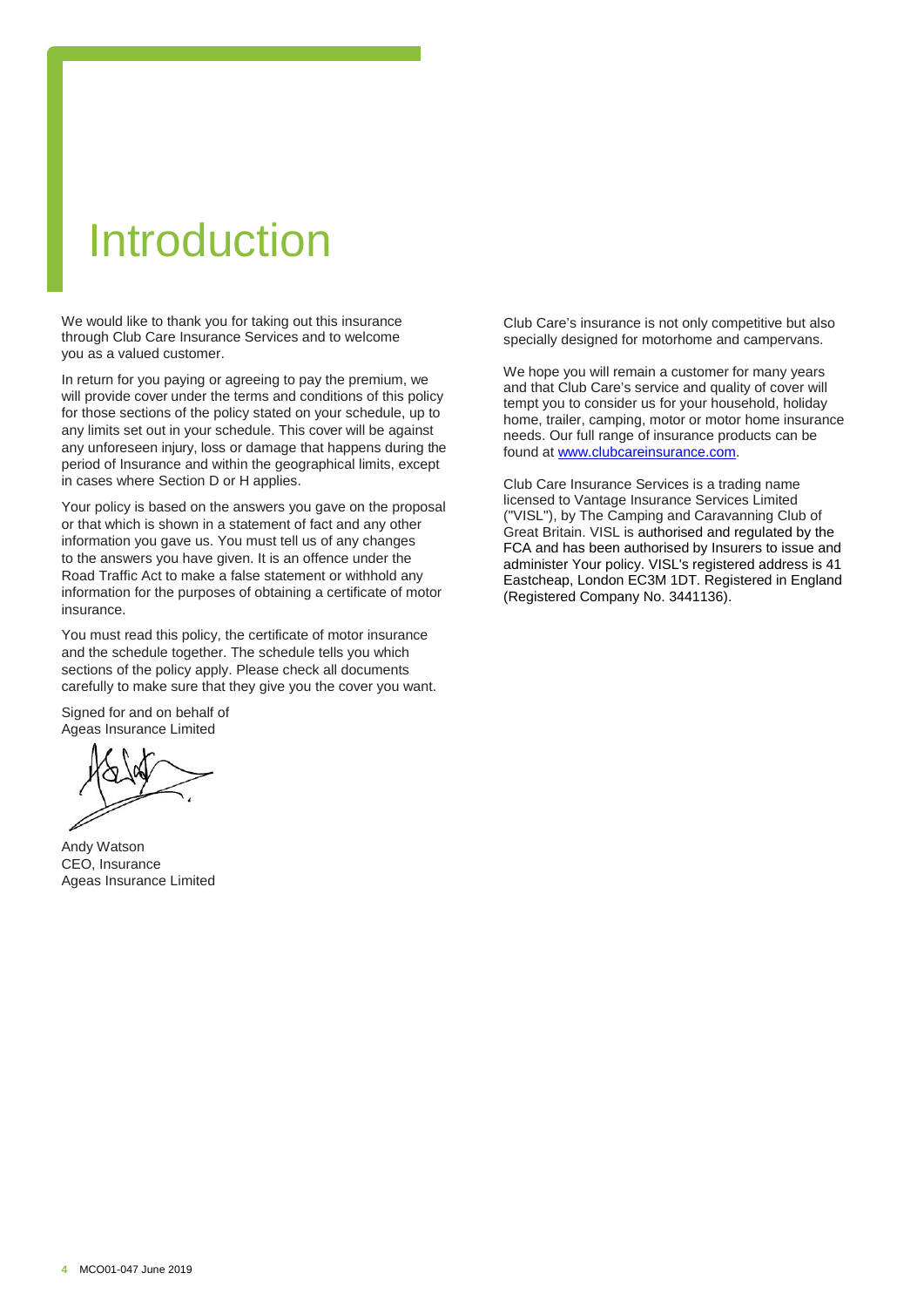# **Definitions**

Throughout this policy certain words and phrases are printed in **bold** type. These have the meanings set out below.

### **Camping equipment**

Awnings, toilet tents, generators, gas cylinders and other general **camping equipment** used solely in relation to **the motorhome**.

### **Certificate of motor insurance**

Proof of the motor insurance **you** need by law. The **certificate of motor insurance** shows:

- what **motorhome** is covered;
- who is allowed to drive **the motorhome**; and
- what **the motorhome** can be used for.

# **Endorsement**

A clause that alters the cover provided by the policy. An **endorsement** only applies if stated on the **schedule**.

#### **Excess**

This is the amount that **you** will have to pay towards the cost of any claim **you** make. The **excess** will either be shown on **your schedule** or in this policy wording.

At the time of a claim, **your** claims adviser will explain if **you**  have to pay someone the **excess** or if it will be deducted from any amount **we** give **you**.

Sometimes more than one **excess** will apply, in this case **we** will add them together.

# **Geographical limits**

Great Britain, Northern Ireland, the Isle of Man and the Channel Islands.

#### **High risk items**

Laptops, tablets, mobile telephones, watches, photographic equipment, jewellery, articles of gold or other precious metals, furs, sports equipment, pedal cycles and personal electronics with a single article replacement value of over £350 including VAT.

#### **Market value**

The cost of replacing **the motorhome** with one of a similar age, type, mileage and condition, immediately before the loss or damage happened.

#### **Partner**

**Your** husband, wife, civil partner, or person with whom **you**  have a relationship with as if married and who is living at the same address as **you**.

### **Period of insurance**

The length of time that this contract of insurance applies for. This is shown in the **schedule**.

# **Personal belongings**

Linen, cutlery, cooking utensils, clothing and items of a personal nature, CDs, DVDs and portable televisions, including personal electronics with a single article replacement value of £350 or less including VAT.

# **Personal information**

Any information **we** hold about **you** and any information **you** give **us** about anyone else.

### **Proposal**

The application form and the information that **you** give **us**, including information given on **your** behalf and verbal information **you** give.

# **Schedule**

The latest **schedule we** have issued to **you**. This forms part of the contract of insurance. It gives details of the **period of insurance**, the sections of the policy that apply, the premium **you** have to pay, **the motorhome** which is insured and details of any **excesses** or **endorsements**.

# **Statement of insurance or Statement of fact**

The form that shows the information that **you** give **us**, including information given on **your** behalf and verbal information **you** give.

#### **Storage**

A secure, off-road location where **the motorhome** can be kept while not in use.

# **The motorhome**

Any motorhome that **you** have given **us** details of and for which **we** have issued a **certificate of motor insurance**. **The motorhome's** registration number will be shown on **your** latest **certificate of motor insurance**.

#### **We, our, us**

Ageas Insurance Limited

#### **You, your**

The person or company shown under 'Policyholder details' or 'Insured details' on the **schedule**.

# **Your insurance adviser**

Club Care Insurance Services.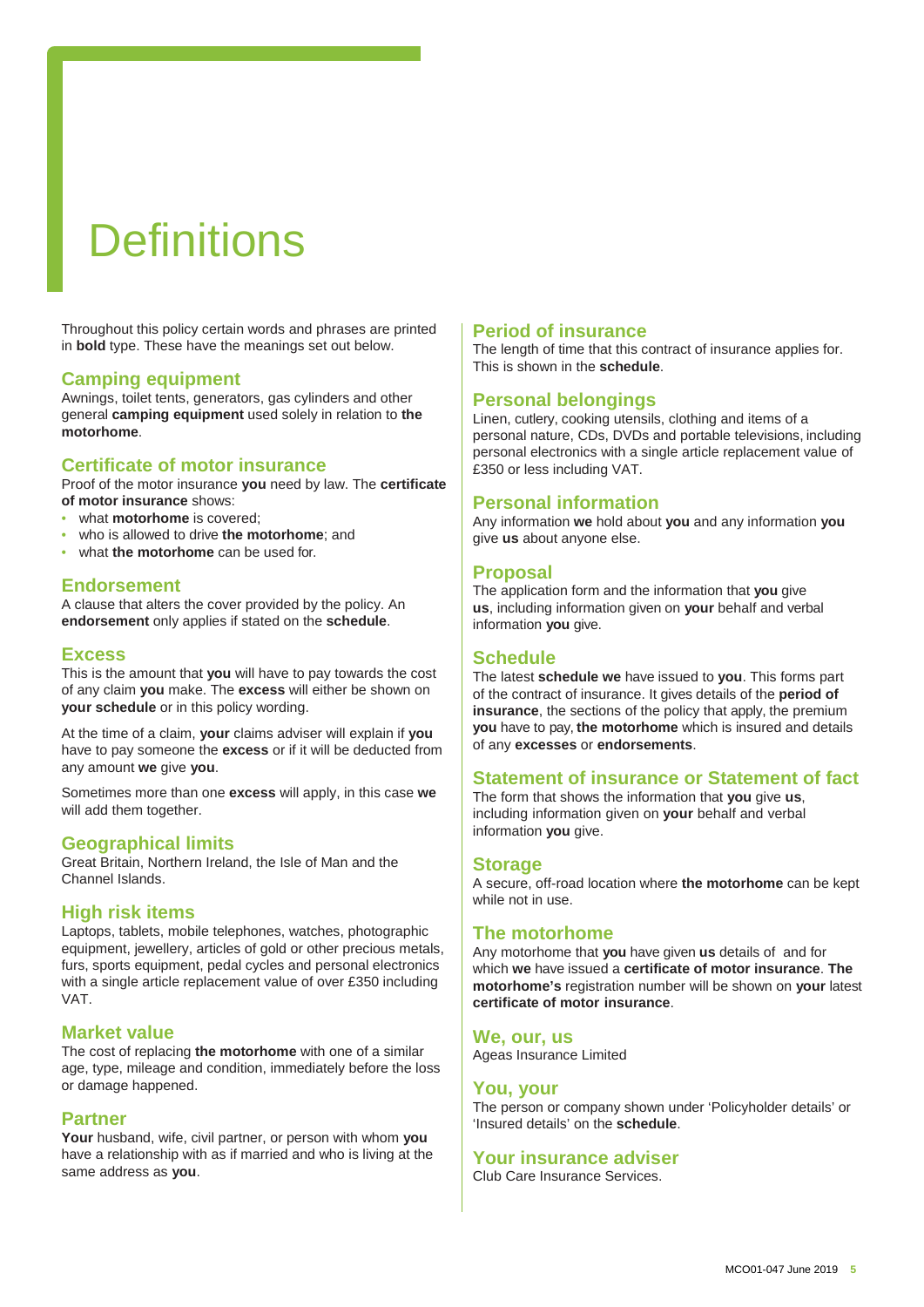# Policy conditions

# **1 Keeping to the terms of the policy**

If **you** or any person who claims under this policy fails to comply with any policy condition or any **endorsement**, **we** will not pay any claim where the claim is connected with the noncompliance.

# **2 Right of recovery**

If the law of any country says **we** must make a payment that **we** would not otherwise have paid, **you** must repay this amount to **us**.

# **3 Other insurance**

If any incident that leads to a valid claim is covered under any other insurance policy, **we** will not pay any part of the claim.

# **4 Taking care of your motorhome**

Anyone covered by this policy must take all reasonable steps they can to protect **the motorhome**, and anything in or attached to it, against loss or damage. This includes making sure that all windows, doors, roof openings, removable roof panels or lockers are closed and locked, and the keys (or any other device needed to lock **the motorhome**) are not left in or on **the motorhome**.

**The motorhome** must be roadworthy and kept in good working order, this includes any on-board gas systems. **We**  may examine **the motorhome** at any time.

# **5 Providing accurate information**

Whenever **you** take out or ask **us** to make changes to **your** policy, **you** must take reasonable care to:

- Supply accurate and complete answers to all questions
- Ensure the statements declared on the **statement of fact** or **proposal** are accurate; and
- Make sure that all other information supplied to **us** is accurate and complete.

**We** will treat **your** policy as if it had not existed and keep any premium paid from the start date or the date that any changes were made to the policy (as the case may be) if **you**:

- Deliberately or recklessly gave **us** inaccurate or incomplete information; or
- Did not take reasonable care to give **us** accurate and complete information, in circumstances where **we** would not have issued this policy to **you** at all.

In all other cases, if **you** fail to exercise reasonable care **we** may refuse to pay all or part of a claim. If **we** would have:

• Provided cover to **you** on different terms, had **you** provided **us** with accurate and complete information, then the policy will be treated as if it had contained such terms. In such circumstances, **we** will only pay a claim if it would have been covered by a policy containing such terms.

• Provided **you** with cover under this policy at a higher premium, the amount payable on any claim will be reduced proportionately, based on the amount of premium that **we** would have charged. For example, **we** will only pay half of the claim, if **we** would have charged double thepremium.

If **we** discover inaccuracies in any of the information **you**  provided **us** with which would have made a difference to the premium charged, before any incident which might give rise to a claim has occurred, **we** may, at **our** discretion, offer **you**  the option to pay the additional premium in return for **us** not reducing the amount payable on any future claims under the policy.

# **6 Changes you must tell us about**

**You** must tell **your insurance adviser** about any of the changes below straight away. Failure to tell **your insurance adviser** about any changes to the information detailed on **your proposal**, **statement of insurance** or **statement of fact**, **schedule** or **certificate of motor insurance** may mean that **your** policy is invalid and that it does not operate in the event of a claim.

These changes may result in a change to **your** premium and/ or **excess**.

Some of the changes **you** must tell **your insurance adviser**  about are:

- **You** change **the motorhome** or its registration number, sell **the motorhome**, get rid of **the motorhome** or **you** get another vehicle
- **You** change **your** address or the **storage** address where **the motorhome** is kept overnight
- There is a change to the estimated annual mileage that **the motorhome** will cover
- **The motorhome** is or will be:
	- changed from the manufacturer's original specification. Changes must be disclosed no matter their size or purpose. This would include, but is not limited to:
		- a Changes to the bodywork, such as spoilers or body kits
		- b Changes to suspension or brakes
		- c Cosmetic changes or enhancements such as alloy wheels or graphics/decals (stickers)
		- d Changes affecting performance such as changes to the engine management system or exhaust system e Changes to the audio/entertainment system
	- taken abroad, either for more than 180 days or outside the European Union
	- used for any purpose not covered by your certificate **of motor insurance**
	- involved in an accident or fire, or someone steals, damages or tries to break into it
- **You** wish to change who is allowed to drive **the motorhome**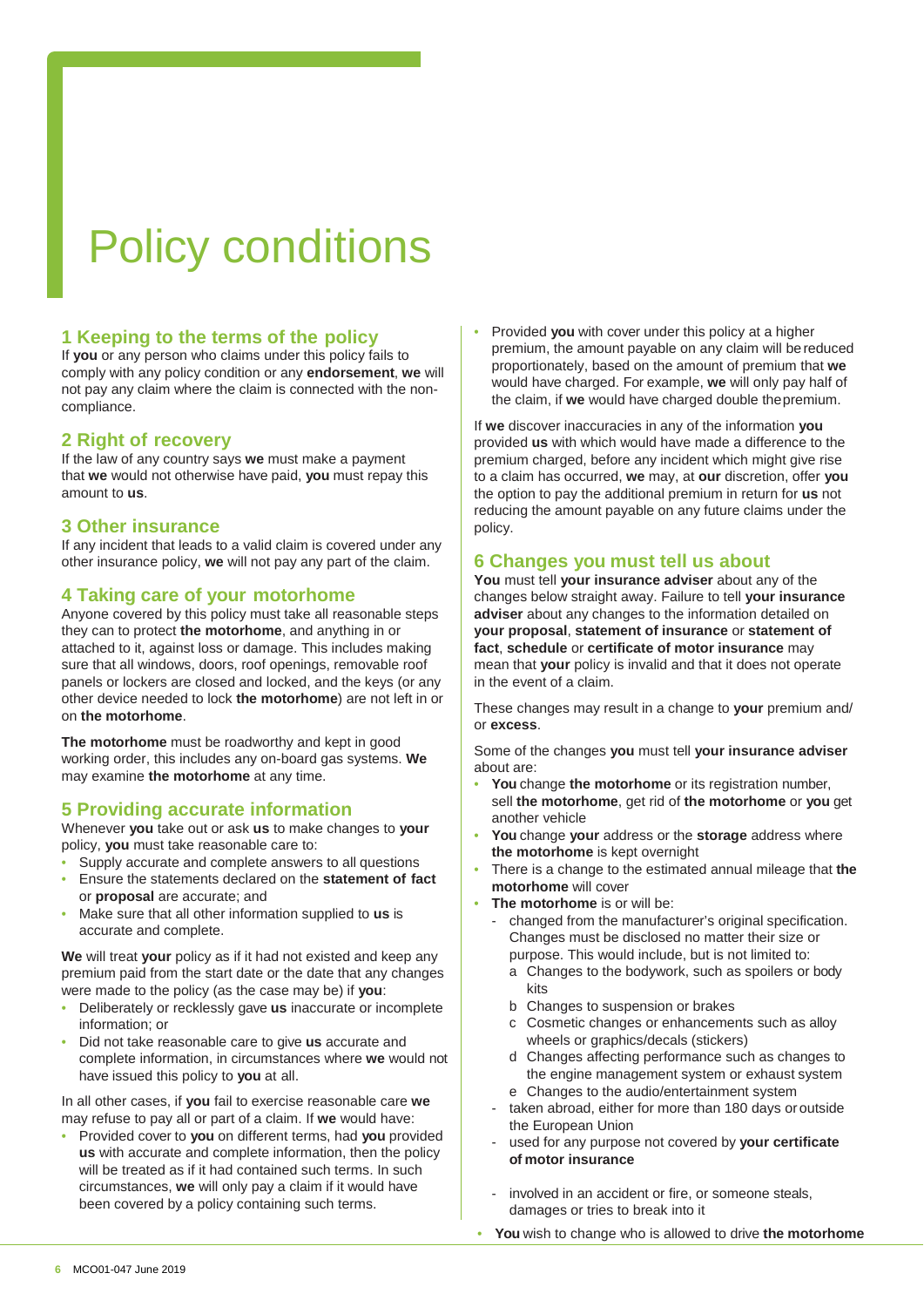- There is any change of main user of **the motorhome**
- **You** or any other person who may drive **the motorhome**:
	- Gain a motoring conviction (including any fixed penalty offences);
	- Gain a non-motoring criminal conviction;
	- Passes their driving test or has their licence suspended or revoked;
	- Is issued with a new Driving Licence Number;
	- Changes their name;
	- Changes job, starts a new job, including any part-time work, or stops work;
	- Is involved in any accident or has a vehicle damaged or stolen, whether covered by this policy or not;
	- Has insurance refused, cancelled or had special terms put on;
	- Develops a health condition that requires notification to the DVLA, or an existing condition worsens.

**You** can find additional information in the Motoring section at [www.gov.uk o](http://www.gov.uk/)r pick up leaflet D100 from the Post Office.

Please be aware that this is not a full list of all possible changes. If **you** are unsure as to whether or not a change needs to be disclosed, please contact **us**.

# **7 Fraudulent claims**

**We** will not pay any claim if:

- Any claim or part of any claim is fraudulent, false or exaggerated:
- Falsified documentation is submitted in support of a claim; or
- You or any other person who claims under this policy makes a dishonest or false statement to **us** in support of a claim.

In these circumstances, all cover will be cancelled from the date of the fraud and no premium will be refunded. If **we** have made a payment **we** would not otherwise have made **you** must repay that amount to **us**.

**We** may also notify relevant authorities, so that they can consider criminal proceedings.

# **8 Cancelling your policy**

**You** can cancel **your** policy at any time. **You** can cancel by phoning **your insurance adviser**.

Cancellation can take effect immediately or from a later date, but cannot be backdated to any earlier date.

If cover has not yet started, **we** will refund any premium paid in full.

If cover has started, **you** will have to pay for any period of cover that has already been provided (subject to Insurance Premium Tax where applicable).

If any claim has been made in the current **period of insurance**, **you** must pay the full annual premium and **you**  will not be entitled to any refund.

Cancelling any direct debit instruction does not mean **you** have cancelled the policy. **You** will still need to follow the instructions above. If **you** are paying by instalments **you** may still have an obligation to make payments under **your** credit agreement.

**We** or **your insurance adviser** can cancel this policy by sending **you** seven days' notice to **your** last known address. The reason for cancellation will be set out clearly in the communication with **you**.

Valid reasons include, but will not be limited to, those listed below;

- − Changes to the information detailed on **your proposal**, **statement of insurance** or **statement of fact**, **schedule** or **certificate of motor insurance** which result in **us** no longer wishing to provide cover.
- − Where the circumstances of a new claim, or an incident **we**  have become aware of, result in **us** no longer wishing to provide cover.
- Where we suspect fraud on this or any other related policy.
- − Where **you**, a person acting on **your** behalf, or any person covered to drive **the motorhome** uses threatening, intimidating or abusive behaviour or language towards **our** staff, suppliers or agents acting on **our** behalf, including **your insurance adviser**.
- Where any person claiming cover under this policy fails to provide **us** with any reasonable information **we** ask for.
- − Where a misrepresentation has been made that results in **us** no longer wishing to provide cover.
- − Where **we** are unable to collect a premium payment due to insufficient funds in the account **you** have nominated to pay from (notice will be sent to **your** last known address allowing **you** an opportunity to rectify the situation, and confirming that a second attempt to collect the payment will be made).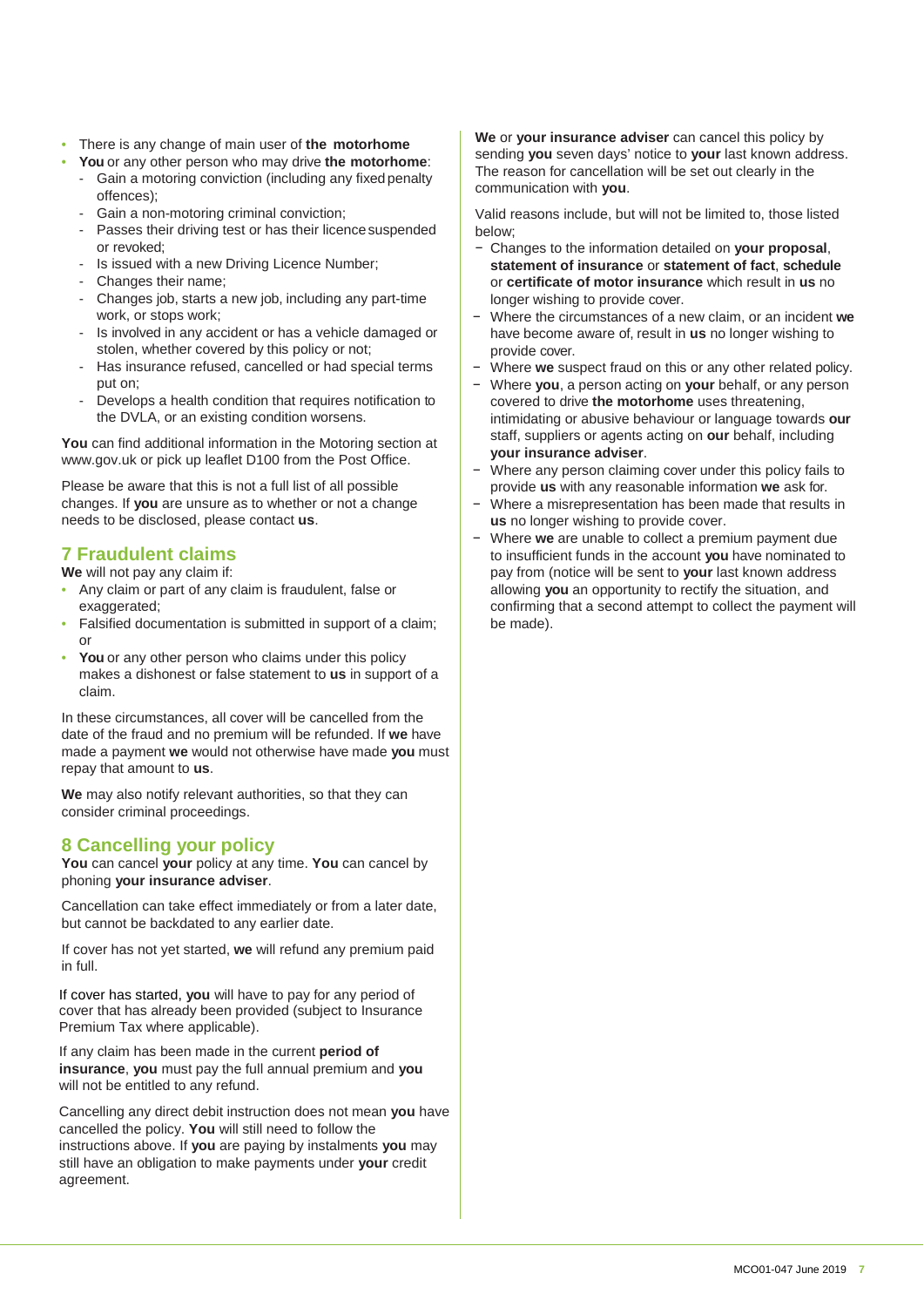# Policy conditions - continued

− Where **we** are unable to collect a premium payment due to a Direct Debit Instruction being cancelled (notice will be sent to **your** last known address allowing **you** an opportunity to rectify the situation by reinstating the previous Direct Debit instruction, providing a new Direct Debit instruction or by providing the full outstanding premium).

**We** will refund a percentage of the premium in proportion to the **period of insurance** left unused (subject to Insurance Premium Tax where applicable).

If any claim has been made in the current **period of insurance**, **you** must pay the full annual premium and **you** will not be entitled to any refund.

If **you** are paying by instalments **you** may still have an obligation to make payments under **your** credit agreement.

# **9 Law applicable to the contract**

English Law will apply to this contract unless **you** and **we**  agree otherwise. However, if **you** live in Scotland, Northern Ireland or the Channel Islands, the law of that country will apply unless **you** and **we** agree otherwise (if **you** live in Jersey, the law of Jersey will apply to this contract and the Jersey courts will have exclusive jurisdiction over disputes between **us**  and **you** in relation to it).

# **10 Language**

The contractual terms and conditions and other information relating to this contract will be in the English language.

# **11 Rights of third parties**

This is a contract between **you** and **us**. It is not **our** intention that the Contracts (Rights of Third Parties) Act 1999 gives anyone else either any rights under this policy or the right to enforce any part of it.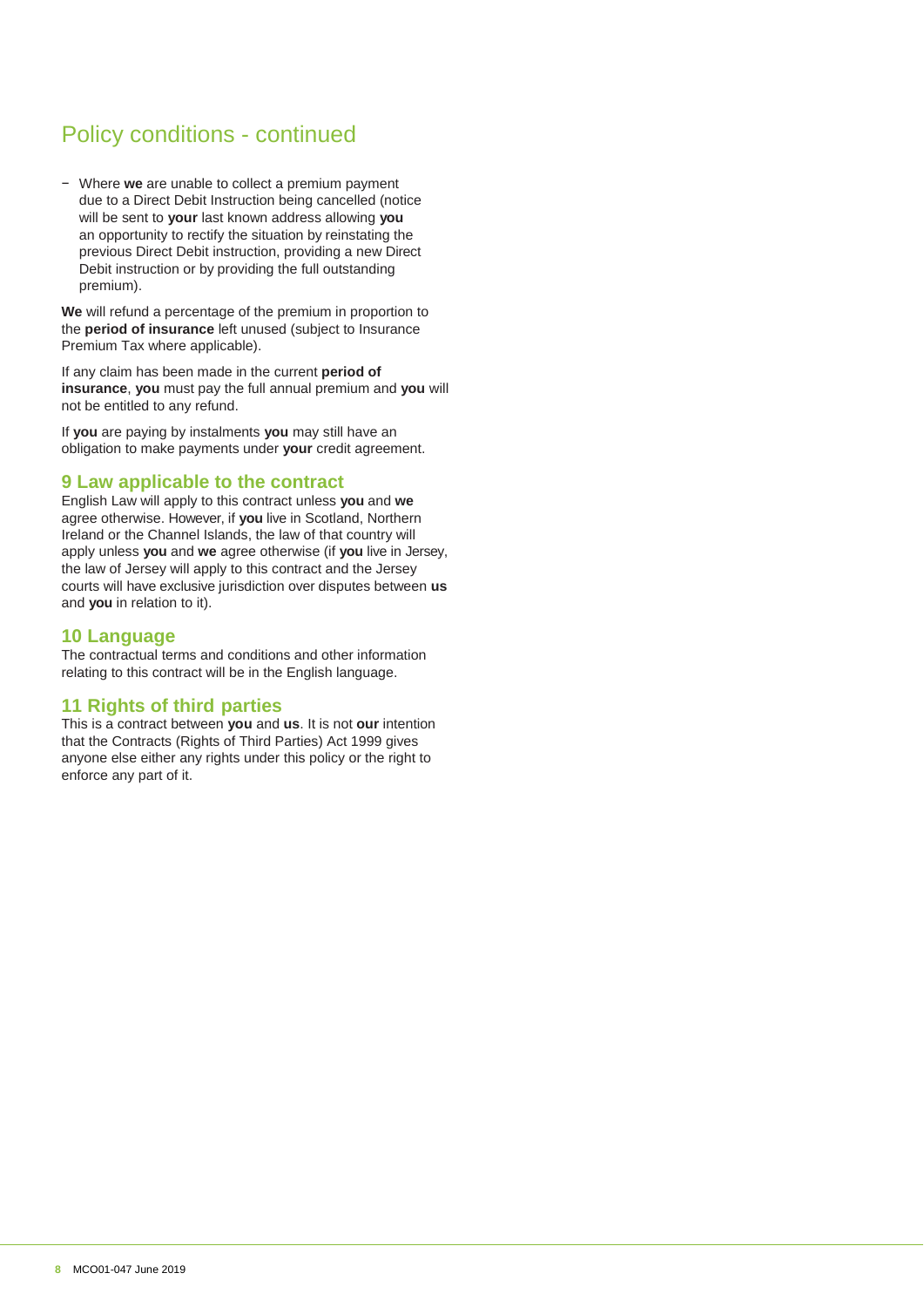# Your cover

# **Section A – Damage to the motorhome**

| <b>What is covered</b>                                                                                                                                                                                                                                                                                                                                                                                                                                                                                                                                                                                  | <b>What is not covered</b>                                                                                                                                                                                                                                                                                                                                                                                                                                                                                                                                                                                                                                                                                                                                                                                                                                                                                                                                                                                                                                                                                                                                                                                                                                                                                                                                                                                                                                                                                                                                                                                                                                                                                                                                                                                                                                                                                                                                                                                                                                                                                                |
|---------------------------------------------------------------------------------------------------------------------------------------------------------------------------------------------------------------------------------------------------------------------------------------------------------------------------------------------------------------------------------------------------------------------------------------------------------------------------------------------------------------------------------------------------------------------------------------------------------|---------------------------------------------------------------------------------------------------------------------------------------------------------------------------------------------------------------------------------------------------------------------------------------------------------------------------------------------------------------------------------------------------------------------------------------------------------------------------------------------------------------------------------------------------------------------------------------------------------------------------------------------------------------------------------------------------------------------------------------------------------------------------------------------------------------------------------------------------------------------------------------------------------------------------------------------------------------------------------------------------------------------------------------------------------------------------------------------------------------------------------------------------------------------------------------------------------------------------------------------------------------------------------------------------------------------------------------------------------------------------------------------------------------------------------------------------------------------------------------------------------------------------------------------------------------------------------------------------------------------------------------------------------------------------------------------------------------------------------------------------------------------------------------------------------------------------------------------------------------------------------------------------------------------------------------------------------------------------------------------------------------------------------------------------------------------------------------------------------------------------|
| We will pay for accidental or malicious damage to the<br>motorhome; including damage caused by vandalism.<br>We will also cover the cost of replacing or repairing the<br>motorhome's permanently fitted audio, navigation and<br>entertainment equipment up to the following amounts:<br>• £1000 for equipment fitted as original equipment by the<br>manufacturer; or<br>• £300 for any other equipment.<br><b>Children's car seats</b><br>We will cover the cost of replacing your children's car seats<br>fitted to the motorhome at the time of the accident, even if<br>they do not seem damaged. | • Loss of or damage to the motorhome caused by<br>malicious damage or vandalism when no one is in it if:<br>any door, window, roof light, vent or locker is left open<br>or unlocked; or<br>the keys (or other device) used to lock the motorhome<br>are left in or on it,<br>Any excess shown in the schedule; and<br>- The first £150 of any claim if the person driving or in<br>charge of the motorhome at the time of the<br>accident is: Aged 25 or over but has not held a full<br>driving licence issued within the geographical<br>limits or the European Union for at least a year.<br>You must pay these amounts for every incident that you<br>claim for under this section.<br>• Loss of or damage to the motorhome caused by fire, or<br>by theft.<br>• Loss of use of the motorhome.<br>Wear and tear, or any other gradually caused damage.<br>This includes damp, rust, corrosion and the effect of light.<br>Loss of or damage caused by water gradually entering the<br>motorhome through seams, seals or as a result of poor<br>maintenance.<br>Mechanical, electrical, electronic and computer failures or<br>breakdowns or breakages.<br>Damage to tyres caused by braking, punctures, cuts or<br>bursts.<br>Costs of importing parts or accessories or storage costs<br>caused by delays, where the parts or accessories are<br>not available from current stock within the geographical<br>limits.<br>• Any amount over the cost shown in the manufacturer's<br>latest price guide, plus fitting costs, for any lost or<br>damaged parts or accessories if such parts or accessories<br>are not available.<br>Loss of or damage to telephone or other communication<br>equipment.<br>Loss of value of the motorhome following or as a result<br>of repairs.<br>Loss or damage to the motorhome caused by you, or<br>anyone else on the policy, carelessly or recklessly allowing<br>a buyer, someone posing as a buyer, or someone acting on<br>behalf of a buyer, to defraud or deceive you. This includes<br>accepting a form of payment that a bank or building<br>society will not authorise. |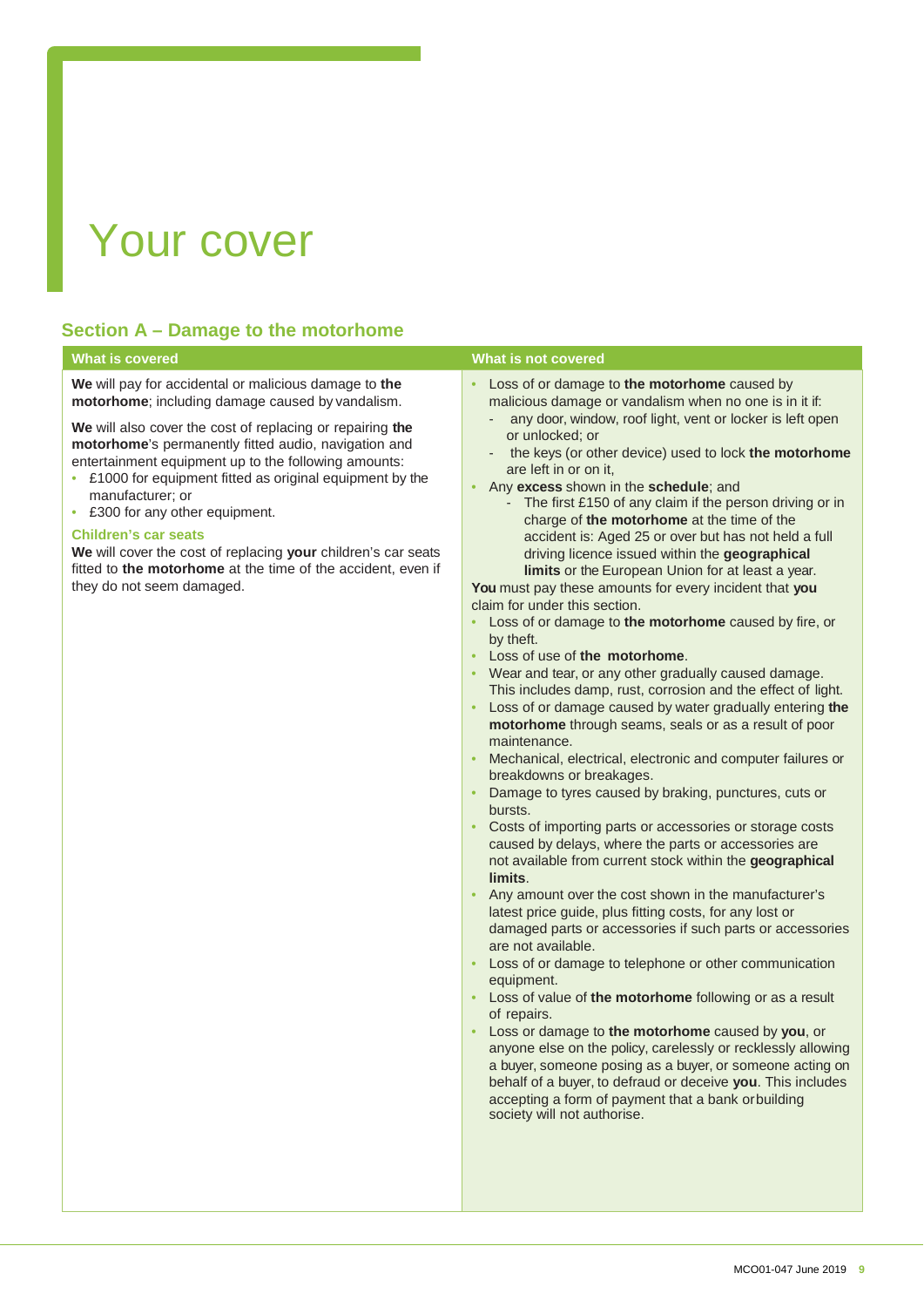|  |  |  | Section A – Damage to the motorhome continued |  |
|--|--|--|-----------------------------------------------|--|
|--|--|--|-----------------------------------------------|--|

| <b>What is covered</b> | What is not covered                                                                                                                                                                                                                                                                                                                                                                                                                                                                                                                                                                                                                                                                                                                                                                                                                                                                                                                                                                                                                                                                                                                                                                                     |
|------------------------|---------------------------------------------------------------------------------------------------------------------------------------------------------------------------------------------------------------------------------------------------------------------------------------------------------------------------------------------------------------------------------------------------------------------------------------------------------------------------------------------------------------------------------------------------------------------------------------------------------------------------------------------------------------------------------------------------------------------------------------------------------------------------------------------------------------------------------------------------------------------------------------------------------------------------------------------------------------------------------------------------------------------------------------------------------------------------------------------------------------------------------------------------------------------------------------------------------|
|                        | The motorhome being confiscated or destroyed by, or<br>$\bullet$<br>under order of, any government or public authority.<br>Loss of or damage to any audio, navigation or<br>entertainment equipment that is not permanently fitted to<br>the motorhome.<br>Loss of or damage to the motorhome caused by a<br>person known to you taking the motorhome without your<br>permission, unless that person is reported to the police for<br>taking it without your permission.<br>Loss caused by freezing liquid in the engine cooling<br>system.<br>Loss of fuel, including gas.<br>Loss of food and drink.<br>Loss or damage caused by rot, fungus, mildew, insects,<br>vermin, domestic animals, atmospheric or weather<br>conditions.<br>Loss or damage caused by the freezing and thawing of<br>liquid in the water system, if it is not drained when the<br>motorhome is in storage.<br>Loss of external TV/Radio and Satellite fittings & masts.<br>Any cost of replacing undamaged items which are part of<br>a set or suite.<br>Loss or damage caused by the use of solid fuel or portable<br>oil heaters.<br>Loss of or damage to any personal belongings, high<br>risk items or camping equipment. |
|                        |                                                                                                                                                                                                                                                                                                                                                                                                                                                                                                                                                                                                                                                                                                                                                                                                                                                                                                                                                                                                                                                                                                                                                                                                         |

# <span id="page-9-0"></span>**Section B – Damaged windscreen and window glass**

| <b>What is covered</b>                                                                                                                                                                                                                                                                                                                                                                                                                                                                                                                                                                                                                                                                                                                                                                                                                                                                            | What is not covered                                                                                                                                                                                                                                                                                                                                                                                                                                                                                                                                                                                                                                                                                                                                                                                                                                                                                                                                                                                                                                                                                 |
|---------------------------------------------------------------------------------------------------------------------------------------------------------------------------------------------------------------------------------------------------------------------------------------------------------------------------------------------------------------------------------------------------------------------------------------------------------------------------------------------------------------------------------------------------------------------------------------------------------------------------------------------------------------------------------------------------------------------------------------------------------------------------------------------------------------------------------------------------------------------------------------------------|-----------------------------------------------------------------------------------------------------------------------------------------------------------------------------------------------------------------------------------------------------------------------------------------------------------------------------------------------------------------------------------------------------------------------------------------------------------------------------------------------------------------------------------------------------------------------------------------------------------------------------------------------------------------------------------------------------------------------------------------------------------------------------------------------------------------------------------------------------------------------------------------------------------------------------------------------------------------------------------------------------------------------------------------------------------------------------------------------------|
| If the windscreen or any window glass in the motorhome<br>is broken or damaged, we will pay the cost of repairing or<br>replacing it.<br>We will also pay for any repair to the bodywork that has been<br>damaged by broken glass from the windscreen or windows.<br>The diagram below may help you to recognise whether or not<br>the damage can be repaired.<br>290 mm<br>D<br>А<br>B<br>В<br>С<br>The following size of windscreen chip damage can be<br>repaired in accordance with the British Standard Code of<br>Practice BS AU 242a:1998<br>Zone A Damage up to 10mm   Zone C Damage up to 25mm<br>Zone B Damage up to 15mm   Zone D Damage up to 40mm<br>If you phone the Ageas Insurance Glassline on 0800 854<br>454 and use one of our chosen glass companies, cover is<br>unlimited. If you do not, the most we will pay under this<br>section is £1000 after taking off any excess. | The first £125 of any claim if the glass is replaced or<br>repaired by a company that is not one of our chosen glass<br>companies.<br>The first £75 of any claim if the glass is replaced by our<br>$\bullet$<br>Glassline.<br>The first £10 of any claim if the glass is repaired by our<br>Glassline.<br>Loss of use of the motorhome.<br>$\bullet$<br>Costs of importing parts or accessories or storage costs<br>$\bullet$<br>caused by delays, where the parts or accessories are<br>not available from current stock within the geographical<br>limits.<br>Any amount over the cost shown in the manufacturer's<br>$\bullet$<br>latest price guide, plus fitting costs, for any lost or<br>damaged parts or accessories if such parts or accessories<br>are not available.<br>Mechanical, electrical, electronic or computer failures or<br>$\bullet$<br>breakdowns or breakages to window, roof light or vent<br>mechanisms.<br>Loss or damage to any roof light or roof vent.<br>$\bullet$<br>Repair or replacement of any windscreen or window<br>$\bullet$<br>unless it is made of glass. |
|                                                                                                                                                                                                                                                                                                                                                                                                                                                                                                                                                                                                                                                                                                                                                                                                                                                                                                   |                                                                                                                                                                                                                                                                                                                                                                                                                                                                                                                                                                                                                                                                                                                                                                                                                                                                                                                                                                                                                                                                                                     |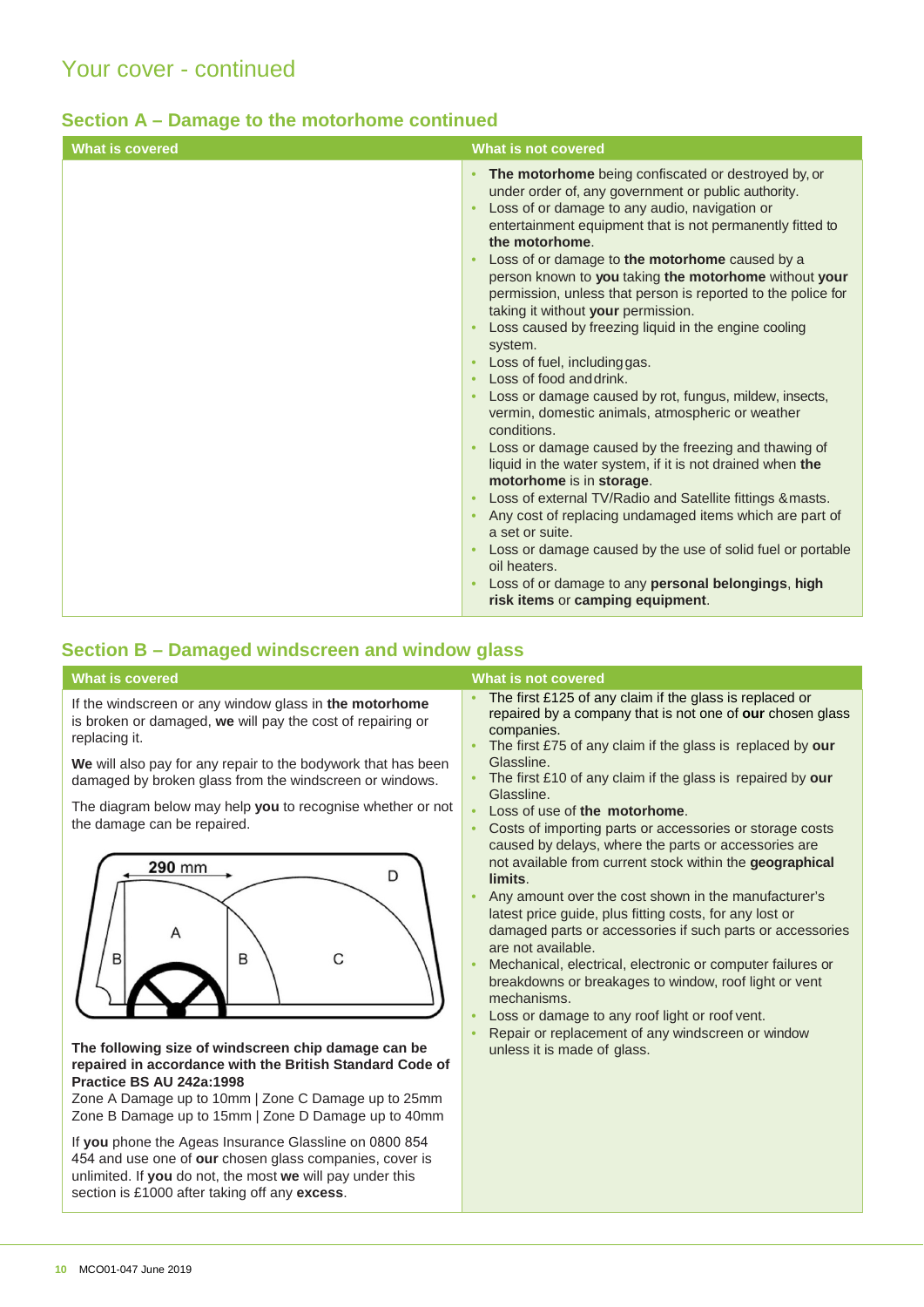# **Section B – Damaged windscreen and window glass continued**

| What is covered                                                                                                                                                                       | What is not covered |
|---------------------------------------------------------------------------------------------------------------------------------------------------------------------------------------|---------------------|
| If you do not have comprehensive cover, you can still phone<br>the Ageas Insurance Glassline but you will have to pay the<br>cost of replacing or repairing the windscreen or window. |                     |
| A claim under this section only will not affect your no claim<br>discount.                                                                                                            |                     |

# <span id="page-10-0"></span>**Section C – Fire and theft**

| <b>What is covered</b>                                                                                                                                                                                                                                                                                                                                                                                                                                                                                                                                                             | What is not covered                                                                                                                                                                                                                                                                                                                                                                                                                                                                                                                                                                                                                                                                                                                                                                                                                                                                                                                                                                                                                                                                                                                                                                                                                                                                                                                                                                                                                                                                                                                                                                                                                                                                                                                                                                                                                                                                                                                                                                                                      |
|------------------------------------------------------------------------------------------------------------------------------------------------------------------------------------------------------------------------------------------------------------------------------------------------------------------------------------------------------------------------------------------------------------------------------------------------------------------------------------------------------------------------------------------------------------------------------------|--------------------------------------------------------------------------------------------------------------------------------------------------------------------------------------------------------------------------------------------------------------------------------------------------------------------------------------------------------------------------------------------------------------------------------------------------------------------------------------------------------------------------------------------------------------------------------------------------------------------------------------------------------------------------------------------------------------------------------------------------------------------------------------------------------------------------------------------------------------------------------------------------------------------------------------------------------------------------------------------------------------------------------------------------------------------------------------------------------------------------------------------------------------------------------------------------------------------------------------------------------------------------------------------------------------------------------------------------------------------------------------------------------------------------------------------------------------------------------------------------------------------------------------------------------------------------------------------------------------------------------------------------------------------------------------------------------------------------------------------------------------------------------------------------------------------------------------------------------------------------------------------------------------------------------------------------------------------------------------------------------------------------|
| We will pay for loss or damage to the motorhome caused by<br>fire, theft or attempted theft.                                                                                                                                                                                                                                                                                                                                                                                                                                                                                       | • Loss of or damage to the motorhome when no one is in it<br>if:                                                                                                                                                                                                                                                                                                                                                                                                                                                                                                                                                                                                                                                                                                                                                                                                                                                                                                                                                                                                                                                                                                                                                                                                                                                                                                                                                                                                                                                                                                                                                                                                                                                                                                                                                                                                                                                                                                                                                         |
| We will also cover the cost of replacing or repairing the<br>motorhome's permanently fitted audio, navigation and<br>entertainment equipment up to the following amounts:<br>. £1000, if your cover is comprehensive, and the equipment<br>was fitted as original equipment by the manufacturer; or<br>• £300 for any other equipment or if your cover is third party<br>fire and theft.<br><b>Children's car seats</b><br>We will cover the cost of replacing your children's car seats<br>fitted to the motorhome at the time of the theft, even if they<br>do not seem damaged. | any door, window, roof light, vent or locker is left open<br>$\overline{\phantom{a}}$<br>or unlocked; or<br>the keys (or other device) used to lock the motorhome<br>$\overline{\phantom{a}}$<br>are left in or on it.<br>The excess shown in the schedule.<br>$\bullet$<br>Loss of use of the motorhome.<br>$\bullet$<br>Wear and tear, or any other gradually caused damage.<br>$\bullet$<br>This includes damp, rust, corrosion and the effect of light.<br>Loss of or damage caused by water gradually entering the<br>motorhome through seams, seals or as a result of poor<br>maintenance.<br>Mechanical, electrical, electronic and computer failures or<br>$\bullet$<br>breakdowns or breakages.<br>Damage to tyres caused by braking, punctures, cuts or<br>$\bullet$<br>bursts.<br>Costs of importing parts or accessories or storage costs<br>$\bullet$<br>caused by delays, where the parts or accessories are<br>not available from current stock within the geographical<br>limits.<br>Any amount over the cost shown in the manufacturer's<br>$\bullet$<br>latest price guide, plus fitting costs, for any lost or damaged<br>parts or accessories if such parts or accessories are not<br>available.<br>Loss of or damage to telephone or other communication<br>equipment.<br>The motorhome losing value after, or because of, repairs.<br>$\bullet$<br>Loss or damage to the motorhome caused by you, or<br>anyone else on the policy, carelessly or recklessly allowing<br>a buyer, someone posing as a buyer, or someone acting on<br>behalf of a buyer, to defraud or deceive you. This includes<br>accepting a form of payment that a bank or building<br>society will not authorise.<br>The motorhome being confiscated or destroyed by, or<br>under order of, any government or public authority.<br>Loss of or damage to any audio, navigation or<br>$\bullet$<br>entertainment equipment that is not permanently fitted to<br>the motorhome.<br>Loss of or damage to the motorhome caused by a |
|                                                                                                                                                                                                                                                                                                                                                                                                                                                                                                                                                                                    | person known to you taking the motorhome without your<br>permission, unless that person is reported to the police for                                                                                                                                                                                                                                                                                                                                                                                                                                                                                                                                                                                                                                                                                                                                                                                                                                                                                                                                                                                                                                                                                                                                                                                                                                                                                                                                                                                                                                                                                                                                                                                                                                                                                                                                                                                                                                                                                                    |
|                                                                                                                                                                                                                                                                                                                                                                                                                                                                                                                                                                                    | taking it without your permission.<br>Loss of fuel, including gas.<br>$\bullet$<br>Loss of food and drink.<br>$\bullet$                                                                                                                                                                                                                                                                                                                                                                                                                                                                                                                                                                                                                                                                                                                                                                                                                                                                                                                                                                                                                                                                                                                                                                                                                                                                                                                                                                                                                                                                                                                                                                                                                                                                                                                                                                                                                                                                                                  |
|                                                                                                                                                                                                                                                                                                                                                                                                                                                                                                                                                                                    | Loss or damage caused by rot, fungus, mildew, insects,<br>$\bullet$<br>vermin, domestic animals, atmospheric or weather<br>conditions.                                                                                                                                                                                                                                                                                                                                                                                                                                                                                                                                                                                                                                                                                                                                                                                                                                                                                                                                                                                                                                                                                                                                                                                                                                                                                                                                                                                                                                                                                                                                                                                                                                                                                                                                                                                                                                                                                   |
|                                                                                                                                                                                                                                                                                                                                                                                                                                                                                                                                                                                    | Loss or damage caused by the freezing and thawing of<br>liquid in the water system, if it is not drained when the<br>motorhome is in storage.                                                                                                                                                                                                                                                                                                                                                                                                                                                                                                                                                                                                                                                                                                                                                                                                                                                                                                                                                                                                                                                                                                                                                                                                                                                                                                                                                                                                                                                                                                                                                                                                                                                                                                                                                                                                                                                                            |
|                                                                                                                                                                                                                                                                                                                                                                                                                                                                                                                                                                                    | Loss of external TV/Radio and Satellite fittings & masts.<br>٠                                                                                                                                                                                                                                                                                                                                                                                                                                                                                                                                                                                                                                                                                                                                                                                                                                                                                                                                                                                                                                                                                                                                                                                                                                                                                                                                                                                                                                                                                                                                                                                                                                                                                                                                                                                                                                                                                                                                                           |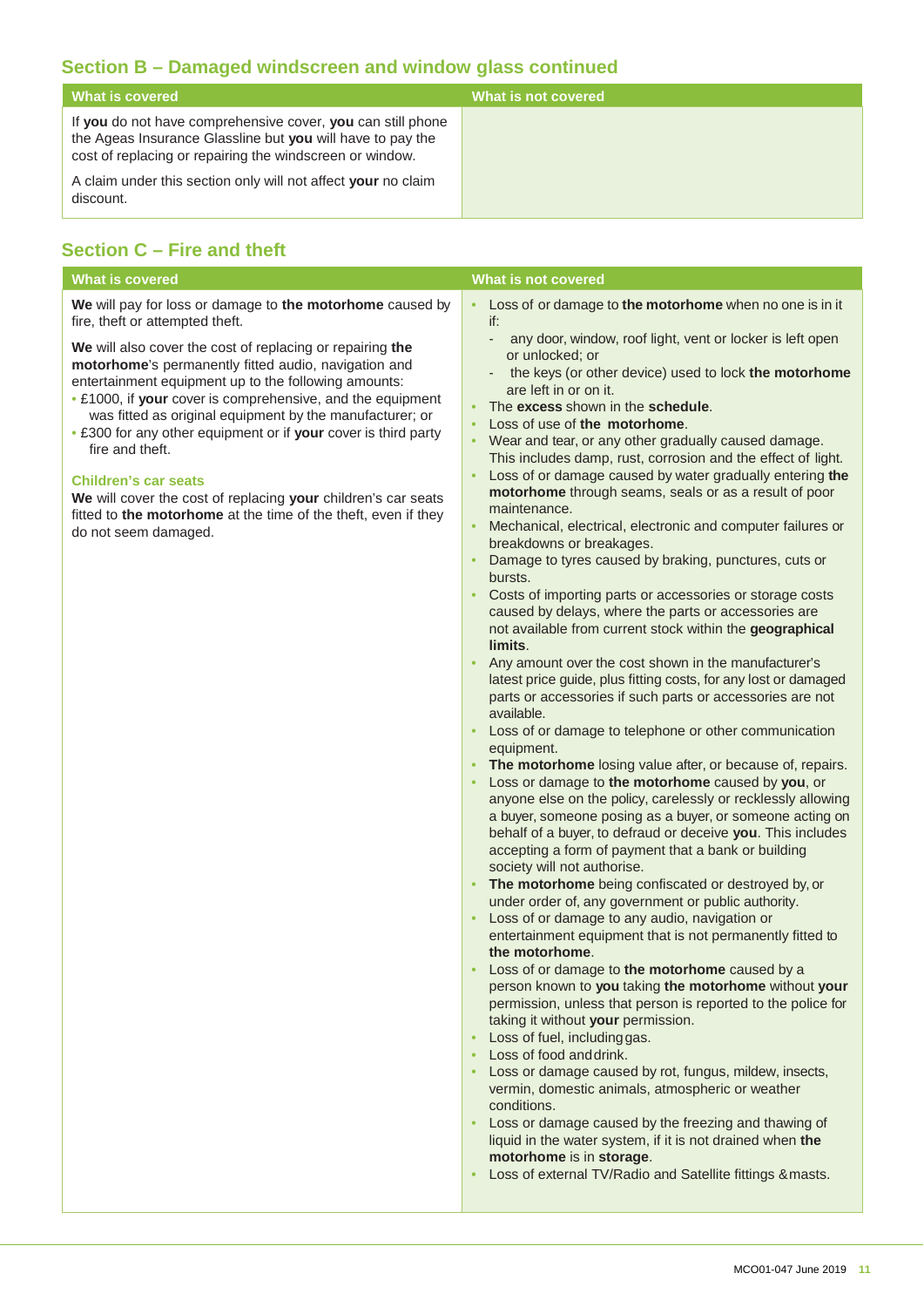# **Section C – Fire and theft continued**

| What is covered | What is not covered                                                                                                                                                                                                                                |
|-----------------|----------------------------------------------------------------------------------------------------------------------------------------------------------------------------------------------------------------------------------------------------|
|                 | Any cost of replacing undamaged items which are part of<br>a set or suite.<br>Loss or damage caused by the use of solid fuel or portable<br>oil heaters.<br>Loss of or damage to any personal belongings, high<br>risk items or camping equipment. |

# <span id="page-11-0"></span>**Section D – Personal accident**

| <b>What is covered</b>                                                                                                                                                                                                                                                                                                                                                                                                                                                                                                                                               | What is not covered                                                                                                                                                                                                                                                                                                                                                                                                                                                                                                                                                                                                                                                                                                                                             |
|----------------------------------------------------------------------------------------------------------------------------------------------------------------------------------------------------------------------------------------------------------------------------------------------------------------------------------------------------------------------------------------------------------------------------------------------------------------------------------------------------------------------------------------------------------------------|-----------------------------------------------------------------------------------------------------------------------------------------------------------------------------------------------------------------------------------------------------------------------------------------------------------------------------------------------------------------------------------------------------------------------------------------------------------------------------------------------------------------------------------------------------------------------------------------------------------------------------------------------------------------------------------------------------------------------------------------------------------------|
| If you or your partner are accidentally killed or injured while<br>getting into, travelling in, or getting out of the motorhome,<br>we will pay the following benefit per person:<br>• For death - £10,000.<br>For total and permanent loss of sight in one eye - £10,000.<br>For total and permanent loss (at or above the wrist or<br>ankle) of one hand or one foot -£10,000.<br>We will only pay these amounts if the cause of the death or<br>loss is an accident involving the motorhome and the death<br>or loss happens within three months of the accident. | Any claim if the policy is held in the name of a corporate<br>$\bullet$<br>organisation, a company or a firm.<br>Anyone who us older than 80 years old at the time of<br>the accident.<br>Death or loss caused by suicide or attempted suicide.<br>$\bullet$<br>Death of or loss to any person driving, if at the time of the<br>accident they are found to have a higher level of alcohol or<br>drugs in their body than is allowed by law.<br>Death of or loss to any person not wearing a seat belt<br>when they have to by law.<br>More than £20,000 for any one accident.<br>More than £10,000 to any one person for any one accident.<br>If you, or your partner, have more than one motor policy<br>with <b>us</b> , we will only pay under one of them. |

# <span id="page-11-1"></span>**Section E – Medical expenses**

| What is covered                                                                                                                                                    | What is not covered                                                                              |
|--------------------------------------------------------------------------------------------------------------------------------------------------------------------|--------------------------------------------------------------------------------------------------|
| If you or anyone in the motorhome is injured in an accident<br>involving the motorhome, we will pay up to $£1,000$ in<br>medical expenses for each injured person. | Any claim if the policy is held in the name of a corporate<br>organisation, a company or a firm. |

# **Section F – Camping equipment and personal belongings**

| What is covered                                                                                                                                                                                                                                                                                  | What is not covered                                                                                                                                                                                                                                                                                                                                                                                                                                                                                                                                                                                                                                                                                                                                                                                                                                                                                         |
|--------------------------------------------------------------------------------------------------------------------------------------------------------------------------------------------------------------------------------------------------------------------------------------------------|-------------------------------------------------------------------------------------------------------------------------------------------------------------------------------------------------------------------------------------------------------------------------------------------------------------------------------------------------------------------------------------------------------------------------------------------------------------------------------------------------------------------------------------------------------------------------------------------------------------------------------------------------------------------------------------------------------------------------------------------------------------------------------------------------------------------------------------------------------------------------------------------------------------|
| We will pay for camping equipment and personal<br><b>belongings</b> which are lost or damaged following an accident,<br>fire or theft involving the motorhome up to the following<br>amounts:<br>£5,000 for any camping equipment and any personal<br>belongings<br>£2,000 for any <b>awning</b> | The first £25 of anyclaim.<br>$\bullet$<br>Loss of or damage when no one is in the motorhome if:<br>$\bullet$<br>any door, window, roof light, vent or locker is left open or<br>unlocked; or<br>the keys (or other device) used to lock the motorhome<br>are left in or on it.<br>Loss of or damage to <b>personal belongings</b> left out in the<br>$\bullet$<br>open.<br>Loss of or damage to <b>personal belongings</b> left inside an<br>awning.<br>Any cost of replacing undamaged items which are part of<br>a set or suite.<br>Any goods, tools or samples that are carried as part of any<br>trade or business.<br>Loss of or damage to <b>high risk items</b> , telephones or other<br>$\bullet$<br>communication equipment.<br>Money, stamps, tickets, documents and securities (such as<br>share or bond certificates).<br>Loss of or damage to items which are covered elsewhere.<br>$\bullet$ |
|                                                                                                                                                                                                                                                                                                  |                                                                                                                                                                                                                                                                                                                                                                                                                                                                                                                                                                                                                                                                                                                                                                                                                                                                                                             |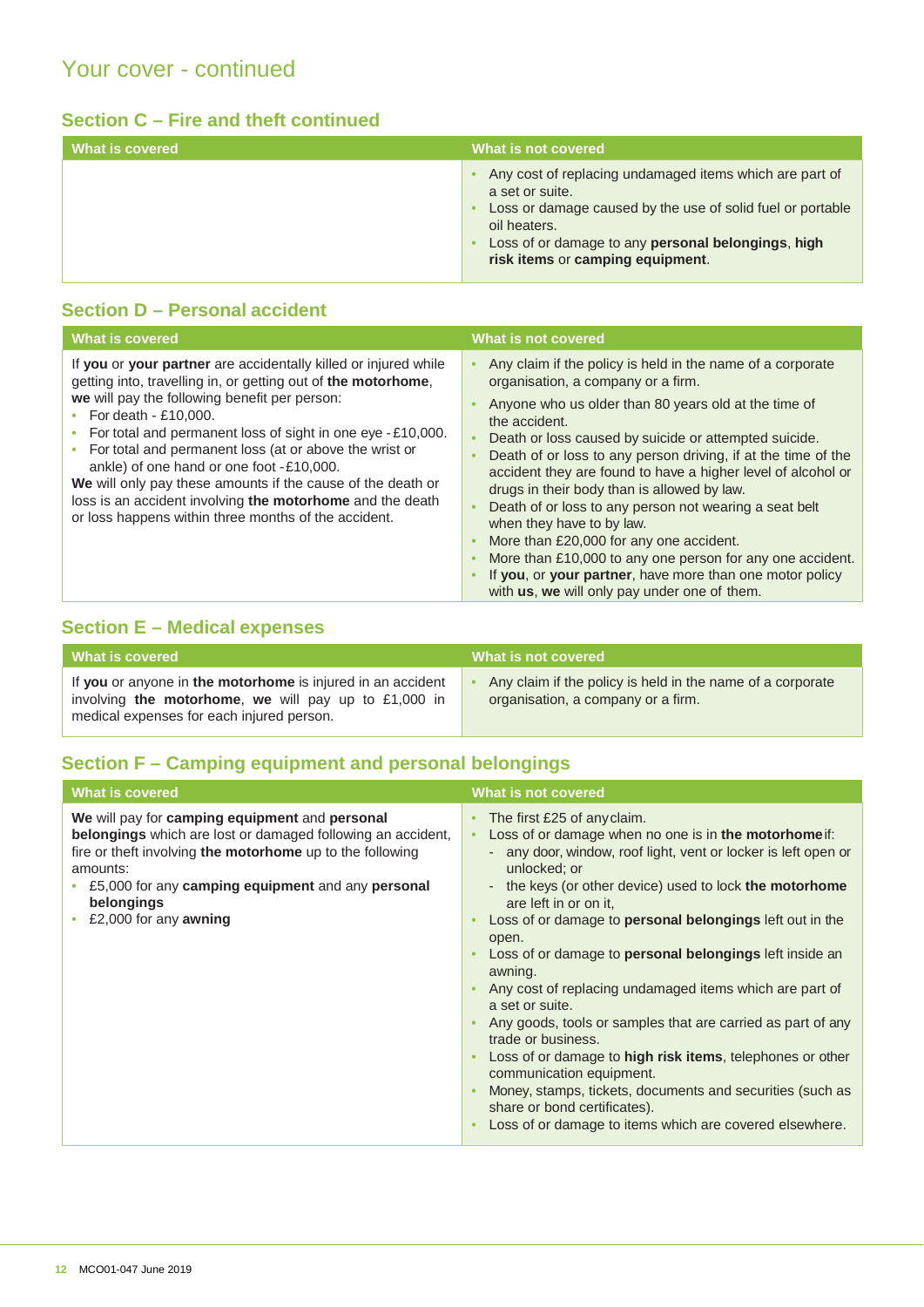# **Section G – Liabilities to third parties**

**We** will cover any legal liability **you** incur for the death of or injury to any person, or the damage to property, caused by or arising out of:

#### **Cover for you**

- **You** using **the motorhome**.
- **You** using **the motorhome** to tow any single trailer, trailercaravan or vehicle (as allowed by law), provided it is not being towed for hire or reward.

#### **Cover for other people**

- Any person driving **the motorhome** with **your** permission (as long as **your certificate of motor insurance** shows that he or she is allowed to drive **the motorhome**). The person driving must not be excluded from driving **the motorhome** by any **endorsement**, exception or condition.
- Any person using **the motorhome** with **your** permission (as long as **your certificate of motor insurance** shows that he or she is allowed to drive **the motorhome**) to tow any single trailer, trailer-caravan or vehicle (as allowed by law), provided it is not being towed for hire or reward. The person driving must not be excluded from driving **the motorhome** by any **endorsement**, exception or condition.
- Any person using (but not driving) **the motorhome**, with **your** permission, for social, domestic and pleasure purposes.
- Any passenger in, getting into or getting out of **the motorhome**.

### **If we agree to, we may also pay:**

- solicitors' fees for representation at any coroner's inquest, fatal accident inquiry or magistrates court (including a court of equal status in any country within the **geographical limits**);
- legal costs for defending a charge of manslaughter or causing death by dangerous or careless driving;
- any costs and expenses for which **your** employer or business **partner** is legally liable as a result of **you** using **the motorhome** for their business; and
- any other costs and expenses for which **we** have given **our**  written permission arising from an accident covered under this policy,

If anyone who is insured by this section dies while they are involved in legal action, **we** will give the same cover as they had to their legal personal representatives.

# **What is covered What is not covered**

- Death of or injury to any of **your** employees during the course of their work, even if the death or injury is caused by anyone insured by this policy, if insurance cover is provided as a requirement of any compulsory Employers Liability legislation within the **geographical limits**.
- Loss of or damage to property owned by or in the care of the person who is claiming cover under this section.
- Any loss of or damage to a vehicle, trailer or trailer caravan covered by this section.
- Any amount over £1 million, for one pollution or contamination event.
- Any amount over £20 million, exclusive of costs and expenses, for any one claim or series of claims arising from one event that causes loss of or damage to property, including any indirect loss or damage.
- Any amount over £5 million for all costs and expenses, for any one claim or series of claims arising from one event that causes loss of or damage toproperty.

However, **we** will provide the minimum cover needed under compulsory motor insurance legislation.

**Please note:** This section cannot be used to secure the release of any motor car, other than **the motorhome** as described by its registration mark on **your certificate of motor insurance**, which has been seized by, or on behalf of, any government or public authority.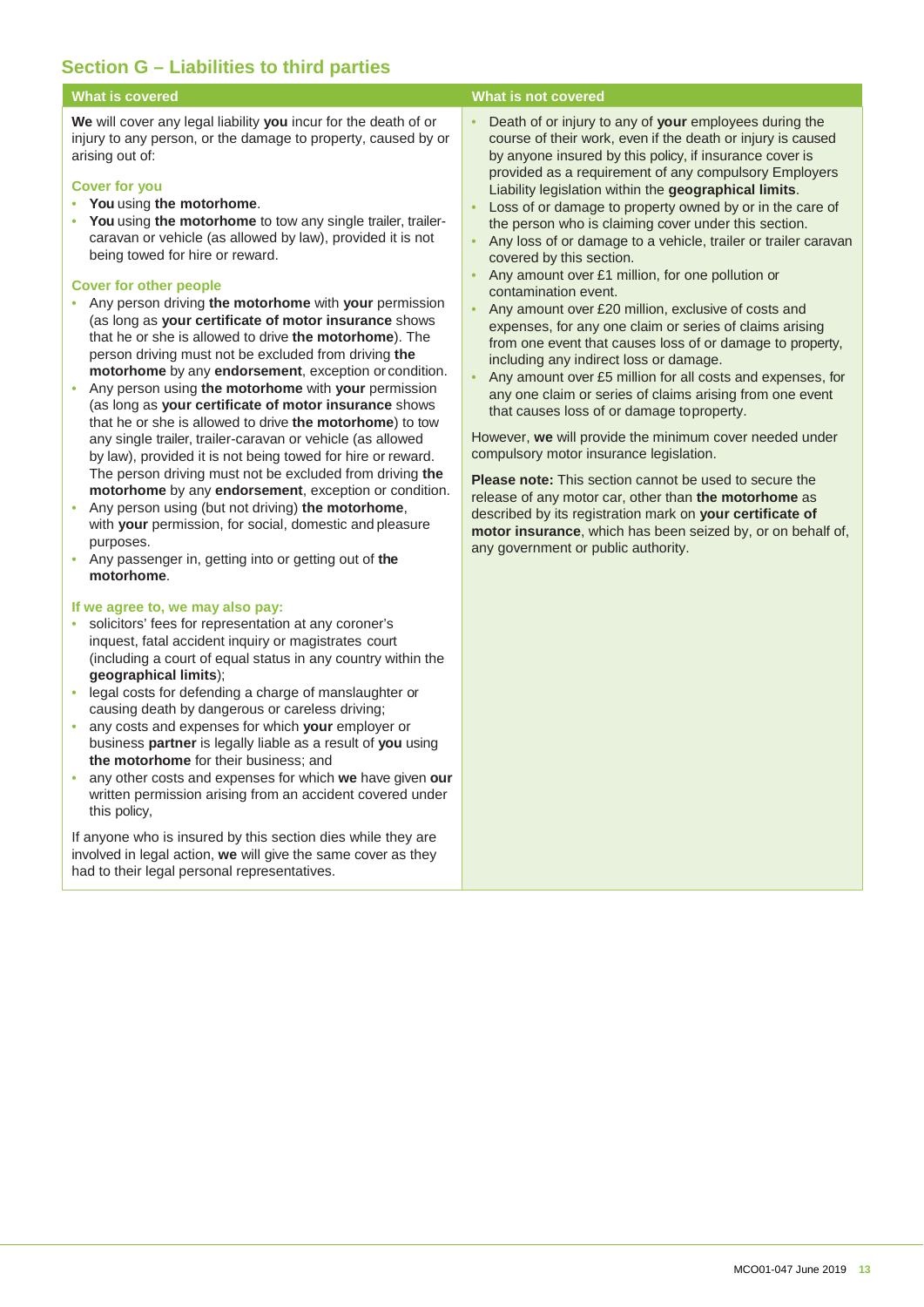# Your cover - continued

# <span id="page-13-0"></span>**Section H – Using the motorhome abroad**

| <b>What is covered</b>                                                                                                                                                                                                                                                                                                                                                                                                                                                                                                                                                                           | What is not covered                                                                                      |
|--------------------------------------------------------------------------------------------------------------------------------------------------------------------------------------------------------------------------------------------------------------------------------------------------------------------------------------------------------------------------------------------------------------------------------------------------------------------------------------------------------------------------------------------------------------------------------------------------|----------------------------------------------------------------------------------------------------------|
| We will cover your minimum legal liability to others while you<br>or any other driver covered by this policy and allowed to drive<br>on your current certificate of motor insurance are using<br>the motorhome within the European Union and any other<br>country which the Commission of the European Communities<br>is satisfied has made arrangements under Article (8) of<br>EC Directive 2009/103/EC relating to civil liabilities arising<br>from the use of a motor vehicle. This cover is the minimum<br>required to comply with the laws of compulsory insurance for<br>motor vehicles. | Any claim excluded within any other section of this policy, will<br>also be excluded under this section. |
| In addition to the above we will also provide the cover shown<br>on your schedule for up to a total of 365 days in any period<br>of insurance while you or any driver covered by this policy<br>and allowed to drive on your current certificate of motor<br>insurance are using the motorhome within the countries<br>referred to above, provided your main permanent home is<br>within the geographical limits.                                                                                                                                                                                |                                                                                                          |
| Cover also applies while your vehicle is being carried<br>between sea or air ports or railway stations within the<br>countries referred to above, as long as this travel is by a<br>recognised sea, air or rail route and the journey does not take<br>longer than 65 hours under normal conditions.                                                                                                                                                                                                                                                                                             |                                                                                                          |
| We agree to this cover as long as:<br>• the motorhome is taxed and registered within the<br>geographical limits; and<br>• your main permanent home is within the geographical<br>limits; and<br>• your visit abroad is only temporary; and<br>• you tell us before you leave; and<br>• you pay any premium we ask for.                                                                                                                                                                                                                                                                           |                                                                                                          |
| If you want to extend your policy to give the same cover in a<br>country outside the countries referred to above, you must:<br>· tell us before you leave;<br>• get our written agreement to cover you in the countries<br>involved; and<br>• pay any premium we ask for.                                                                                                                                                                                                                                                                                                                        |                                                                                                          |
| If we agree to your request, we will issue you with an<br>International Motor Insurance Card (Green Card) as legal<br>evidence of this cover.                                                                                                                                                                                                                                                                                                                                                                                                                                                    |                                                                                                          |
| We will also pay customs duty if the motorhome is damaged<br>and we decide not to return it after a valid claim on the policy.                                                                                                                                                                                                                                                                                                                                                                                                                                                                   |                                                                                                          |

# <span id="page-13-1"></span>**Section I – Hotel and alternative travel costs**

| <b>What is covered</b>                                                                                                                                                                                                                                                                                                                                                          | What is not covered                                                                         |
|---------------------------------------------------------------------------------------------------------------------------------------------------------------------------------------------------------------------------------------------------------------------------------------------------------------------------------------------------------------------------------|---------------------------------------------------------------------------------------------|
| If the motorhome is not roadworthy following an incident<br>covered under Sections A or C and we have accepted any<br>claim you make, we can either;<br>assist in getting you and your passengers from the<br>scene of the accident to your home or to your planned<br>destination; or<br>pay for overnight accommodation up to £100 per person for<br>you and your passengers. | Any amount over £400.<br>Any incident or destination outside of the geographical<br>limits. |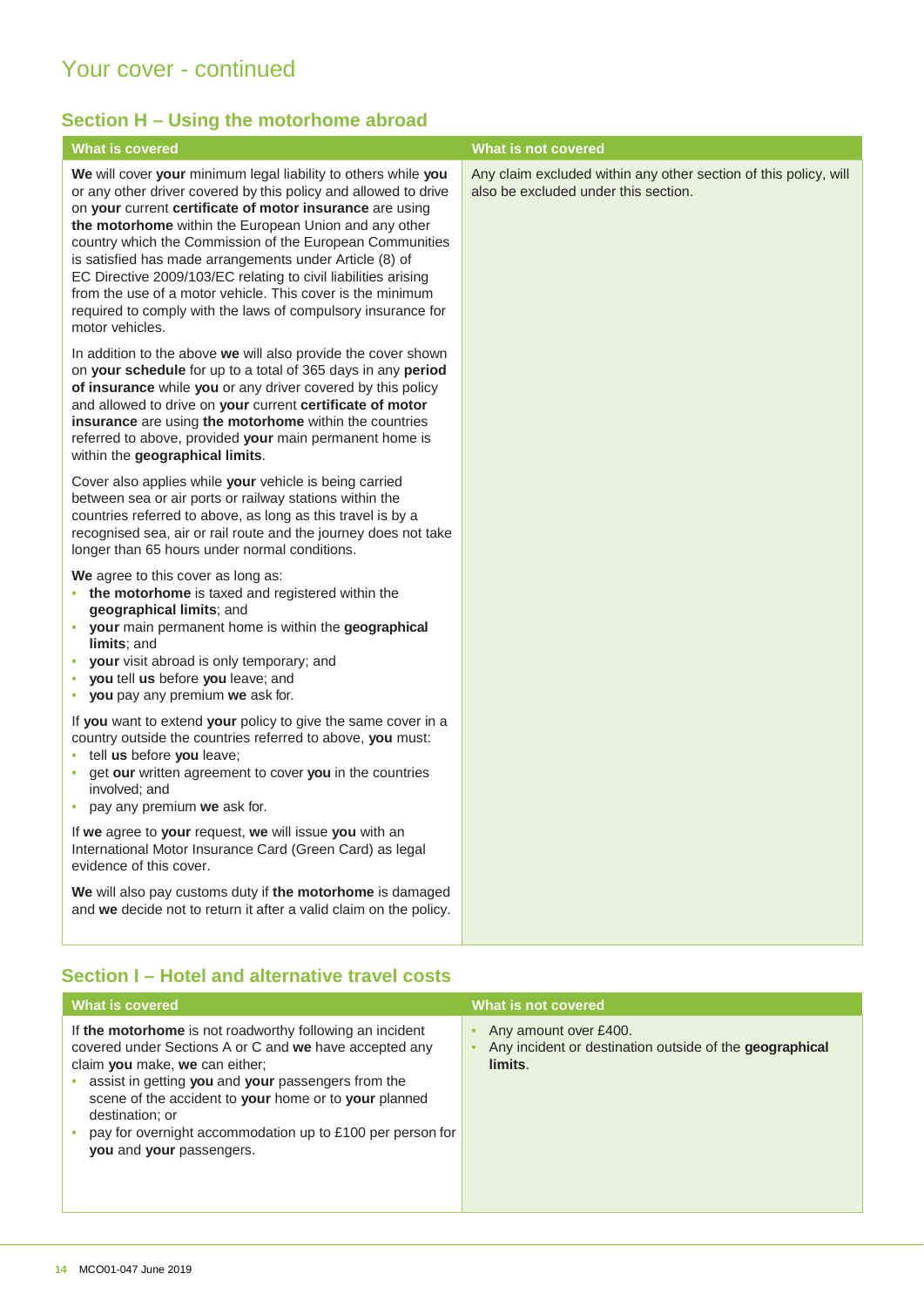# <span id="page-14-0"></span>**Section J – No claim discount**

As long as a claim has not been made during the **period of insurance** immediately before **your** renewal, **we** will include a discount in **your** renewal premium. **You** may not transfer this discount to any other person.

If a claim is made during the **period of insurance**, at renewal the no claims discount will be reduced in accordance with **our**  current scale. (Please refer to [www.ageas.co.uk f](http://www.ageas.co.uk/)or details of **our** current scale) This means that **you** may have to pay a higher renewal premium. In addition **we** may increase **your excess** from renewal.

If a claim is made during the **period of insurance** and the policy is cancelled prior to renewal the no claims discount will be reduced in accordance with **our** current scale on any proof of no claim discount that **we** supply.

Your no claim discount will not be affected if the only claims made are for damaged windscreen or window glass under section B.

#### **Uninsured driver promise**

If **you** have comprehensive cover **you** have the following extra benefit:

If **you** make a claim for an accident that is not **your** fault, and the driver of the vehicle that caused the damage to **the motorhome** is identified and is uninsured, **you** will not lose **your** no claims discount or have to pay any **excess**, as long as **you** provide **us** with:

- the vehicle registration number and the make and model of the vehicle;
- the driver details; and
- if possible, the names and addresses of any witnesses.

**You** may initially have to pay **your excess** and lose **your** no claims discount whilst investigations are ongoing but if **we**  establish the accident is the fault of the uninsured driver **we**  will refund **your excess**, re-instate **your** no claims discount and refund any extra premium **you** have paid.

# <span id="page-14-1"></span>**Section K – No claim discount protection**

| What is covered                                                                                                                                                                                                                                                                                                                                                                                           | What is not covered |
|-----------------------------------------------------------------------------------------------------------------------------------------------------------------------------------------------------------------------------------------------------------------------------------------------------------------------------------------------------------------------------------------------------------|---------------------|
| If you buy protection for your no claims discount, we will<br>protect your discount even if you make a claim on your<br>policy. This is because no claims discount protection allows<br>you to make one or more claims before your number of<br>no claims discount years falls. Please see the step-back<br>procedures for details. (Please refer to www.ageas.co.uk for<br>details of our current scale) |                     |
| However, no claims discount protection does not protect<br>the overall price of your insurance policy. The price of your<br>insurance policy may increase following an accident even if<br><b>you</b> were not at fault.                                                                                                                                                                                  |                     |

# **What is covered What is not covered**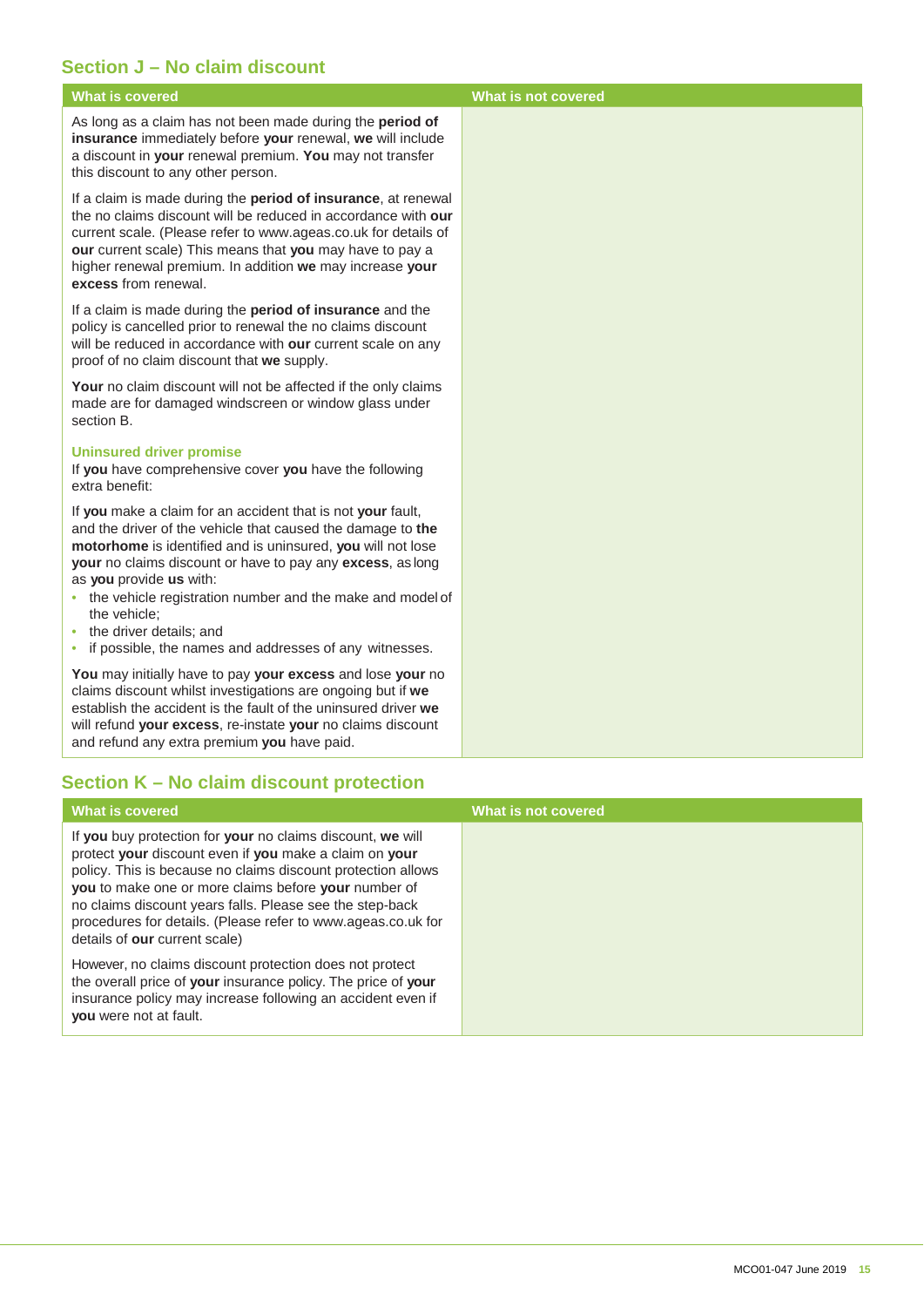# Policy exclusions

- 1 **We** will not pay claims arising directly or indirectly from any of thefollowing:
	- a **You** allowing **the motorhome** to be driven by, or be in the charge of, someone who is not described in **your certificate of motor insurance** as entitled to drive, other than while **the motorhome** is with a member of the motor trade for servicing or repair.
	- b **The motorhome** being driven, with **your** permission, by anyone who **you** know does not hold a driving licence or is disqualified from driving. However, **we** will still give cover if the person used to hold a licence and is allowed to hold one by law.
	- c **The motorhome** being driven, with **your** permission, by someone who does not meet all the conditions of their driving licence.
	- d **The motorhome** being used for a purpose that is not shown as covered in **your certificate of motor insurance** other than while **the motorhome** is with a member of the motor trade for servicing orrepair.
	- e **The motorhome** being used for hiring, competitions, rallies or trials, for racing formally or informally against another motorist; or on a motor racing track, derestricted toll road, airfield, at an off-road event or at the Nürburgring.
	- The motorhome being used for criminal purposes or deliberately used to threaten or cause harm, loss or damage. An example of this would be 'road rage`.
- 2 **We** will not pay any claims if **you** receive any payment for giving people lifts in **the motorhome**, and:
	- The motorhome is made or altered to carry more than eight people including the driver; or
	- You are carrying the passengers as part of a business of carrying passengers;or
	- **You** are making a profit from the payments **you** receive.
- 3 **We** will not pay claims arising directly or indirectly from any of thefollowing:
	- a War, invasion, act of foreign enemy, hostilities (whether war be declared or not), civil war, rebellion, insurrection or military or usurped power.
	- b Acts determined as terrorism by the UK Government.
- 4 **We** will not pay claims arising directly or indirectly from earthquakes, riots or civil disturbances outside Great Britain, the Isle of Man or the ChannelIslands.
- 5 **We** will not pay for any liability **you** accept under an agreement or contract, unless **you** would have been legally liable anyway.
- 6 Any decision or action of a court which is not within the **geographical limits** is not covered by this policy unless the proceedings are brought or a judgement is given because **the motorhome** was used in that country and **we** had agreed to cover it there under Section H.
- 7 **We** will not pay claims arising directly or indirectly from **the motorhome** being in any part of airport premises to which the public does not have access to drive their vehicle.

However, **we** will provide the minimum cover needed under compulsory motor insurance legislation.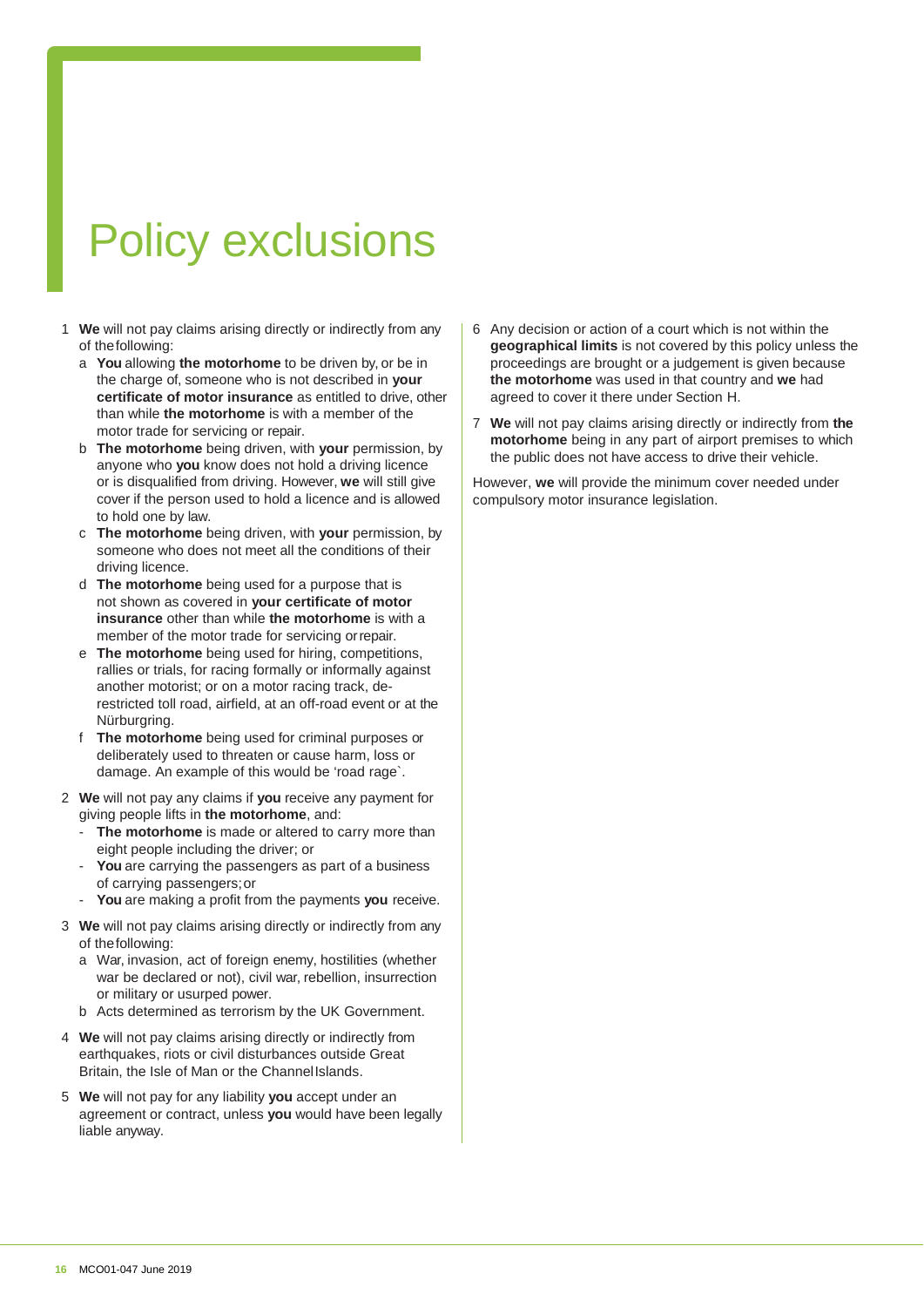# Making a claim

# **Call ONECALL 0870 240 1895**

The claims helpline is open 24 hours a day, 365 days a year

Onecall is a first-response service with operators who can immediately confirm whether **your** policy covers **you** for the incident. Remember to save this number in **your** mobile phone so that **you** will have it available if **you** have an accident.

**We** may record or monitor calls for training purposes, to improve the quality of **our** service and to prevent and detect fraud.

# **How you should deal with claims**

**You** must send **us** any letter, claim, writ or summons as soon as **you** receive it. **You** must also let **us** know straight away if **you** or **your** legal advisers know of any prosecution, inquest or fatal accident inquiry that might be covered under this policy.

You or any other person who claims under this policy must not negotiate, admit fault or make any payment, offer or promise of payment unless **you** have **our** written permission.

#### **How we will deal with claims We** may:

- carry out the defence or settlement of any claim and choose
- the solicitor who will act for **you** in any legal action; and • take any legal action in **your** name or the name of any other person covered by this policy.

**We** can do any of these in **your** name or in the name of any person claiming under this policy.

Anyone who makes a claim under this policy must give **us** any reasonable information and assistance **we** ask for.

# <span id="page-16-0"></span>**How we will settle a claim under sections A or C**

**We** will choose whether to repair **the motorhome** or pay **you** a cash amount equal to the cost of the loss or damage. If **the motorhome** cannot be driven because of damage that is covered under this policy, **we** will pay for **the motorhome** to be protected and taken to the nearest approved repairer.

# **If the motorhome is economically repairable:**

If **the motorhome** is going to be repaired by one of **our**  approved repairers **you** do not need to get any estimates, and repairs can begin immediately after **we** have authorised them.

One of **our** repairers will contact **you** to arrange to collect **the motorhome**. Repairs made by **our** approved repairers are guaranteed for three years.

**We** will also pay the costs of delivering **the motorhome** back to the address shown on **your** current **schedule** or any other address **we** agree with **you** when the damage has been repaired.

If **you** do not want to use one of **our** approved repairers, **you**  will need to send **us** an estimate for **us** to authorise and **we**  may need to inspect **the motorhome**. **We** reserve the right to ask **you** to obtain alternative estimates.

**You** will have to pay any policy **excess** direct to the repairer.

If the condition of **the motorhome** is better after the repair than it was just before it was damaged, **we** may ask **you** to pay something towards it.

The repairer can use parts, including recycled parts, that compare in quality to those available from the manufacturer.

# **If the motorhome is a total loss:**

Once an engineer has inspected and assessed the **market value** of **the motorhome**, **we** will send **you** an offer of payment.

If there is any outstanding loan on **the motorhome**, **we** may pay the finance company first. If **our** estimate of the **market value** is more than the amount **you** owe them, **we** will pay **you**  the balance. If **our** estimate of the **market value** is less than the amount **you** owe, **you** will have to pay the balance.

If **the motorhome** is leased or on contract hire, **we** may pay the leasing or contract hire company first. If **our** estimate of the **market value** is more than the amount **you** owe the leasing or contract hire company, the amount **we** pay them will settle the claim. If **our** estimate of the **market value** is less than the amount **you** owe, **you** will have to pay the balance.

Any payment **we** make for total loss will be after **we** have taken off any policy **excess**.

When **you** accept **our** offer for total loss, **the motorhome** will belong to **us**.

By purchasing this policy **you** agree that **we** can handle **your** claim in this way.

**We** have no objection to **you** retaining any private registration number providing that:

- **You** make **your** intention clear at the time of reporting the claim and prior to any settlement being agreed; and
- **You** provide details of the replacement registration number for **the motorhome** prior to any settlement being made.
- **You** transfer the private registration number to another vehicle or place it on retention with the DVLA prior to any settlement being made.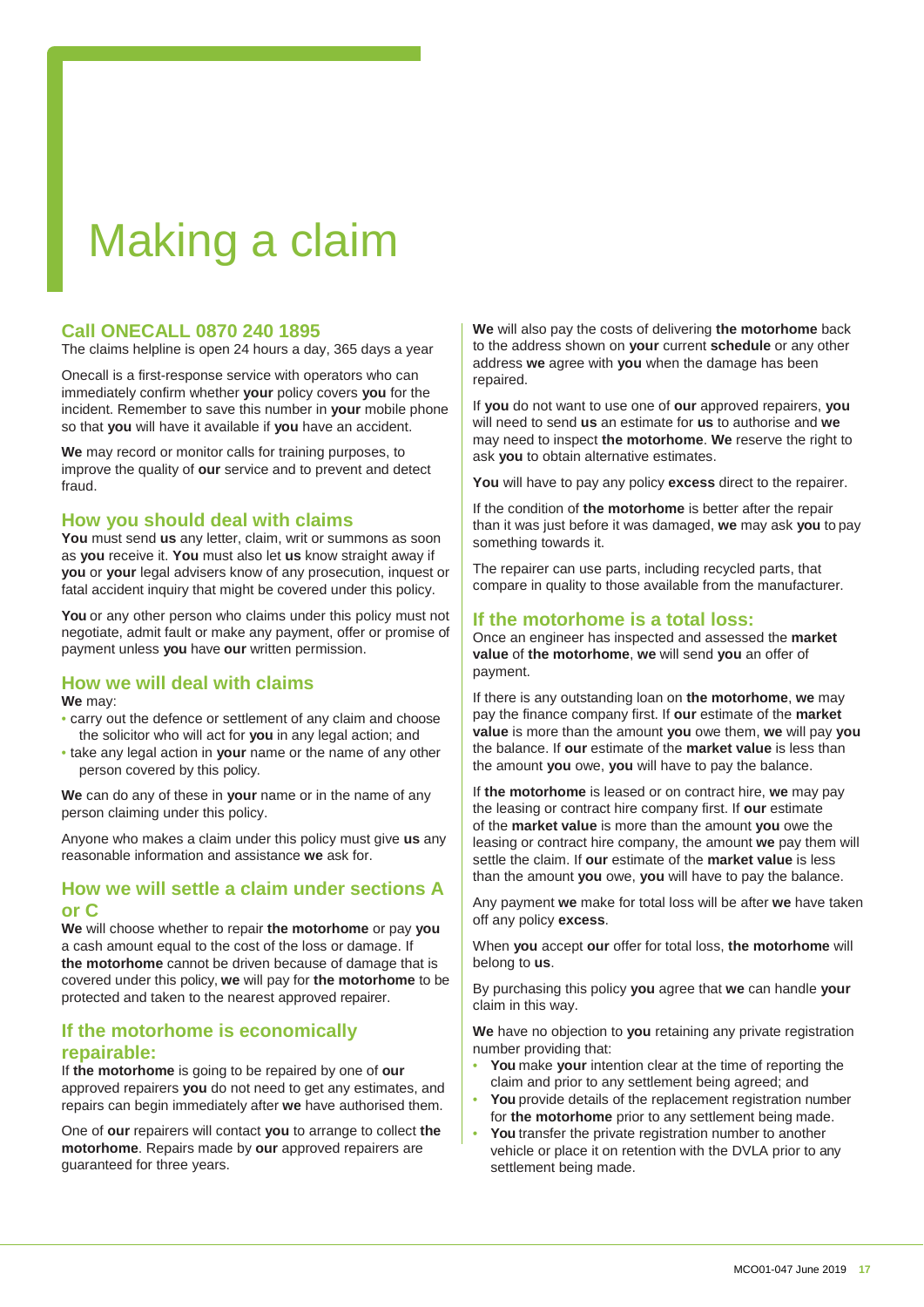# **Replacement motorhome**

**We** will not pay more than the **market value** of **the motorhome** unless:

- the loss or damage happens before **the motorhome** is a year old; and
- **you** are the first and only registered keeper of **the motorhome** (or the second registered keeper if the first registered keeper is the manufacturer or supplying dealer and the delivery mileage is under 250 miles); and
- **you** have owned **the motorhome** (or it has been hired to **you** under a hire-purchase agreement) since it was first registered as new (or **you** are the second owner if the first owner is the manufacturer or supplying dealer and the delivery mileage is under 250 miles); and
- the cost of repair is valued at more than 60% of the cost of buying an identical new motorhome at the time of the loss or damage (based on the United Kingdom list price including taxes); and
- **the motorhome** was supplied as new within the **geographical limits**.

In these circumstances, if **you** ask **us** to, **we** will replace **the motorhome** (and pay the delivery charges to the address shown on **your** current **schedule** or any other address **we**  agree with **you**) with a new motorhome of the same make, model and specification.

**We** will only do this if:

- we can buy a motorhome straight away within the **geographical limits**; and
- **we** have permission from anyone who **we** know has a financial interest in **the motorhome**.

If a replacement motorhome of the same make, model and specification is not available, **we** will, where possible, provide a similar motorhome of identical list price.

If this is not acceptable to **you**, **we** will pay **you** the price of **the motorhome**, fitted accessories and spare parts as shown in the manufacturer's last United Kingdom price list, less any **excess** that may apply.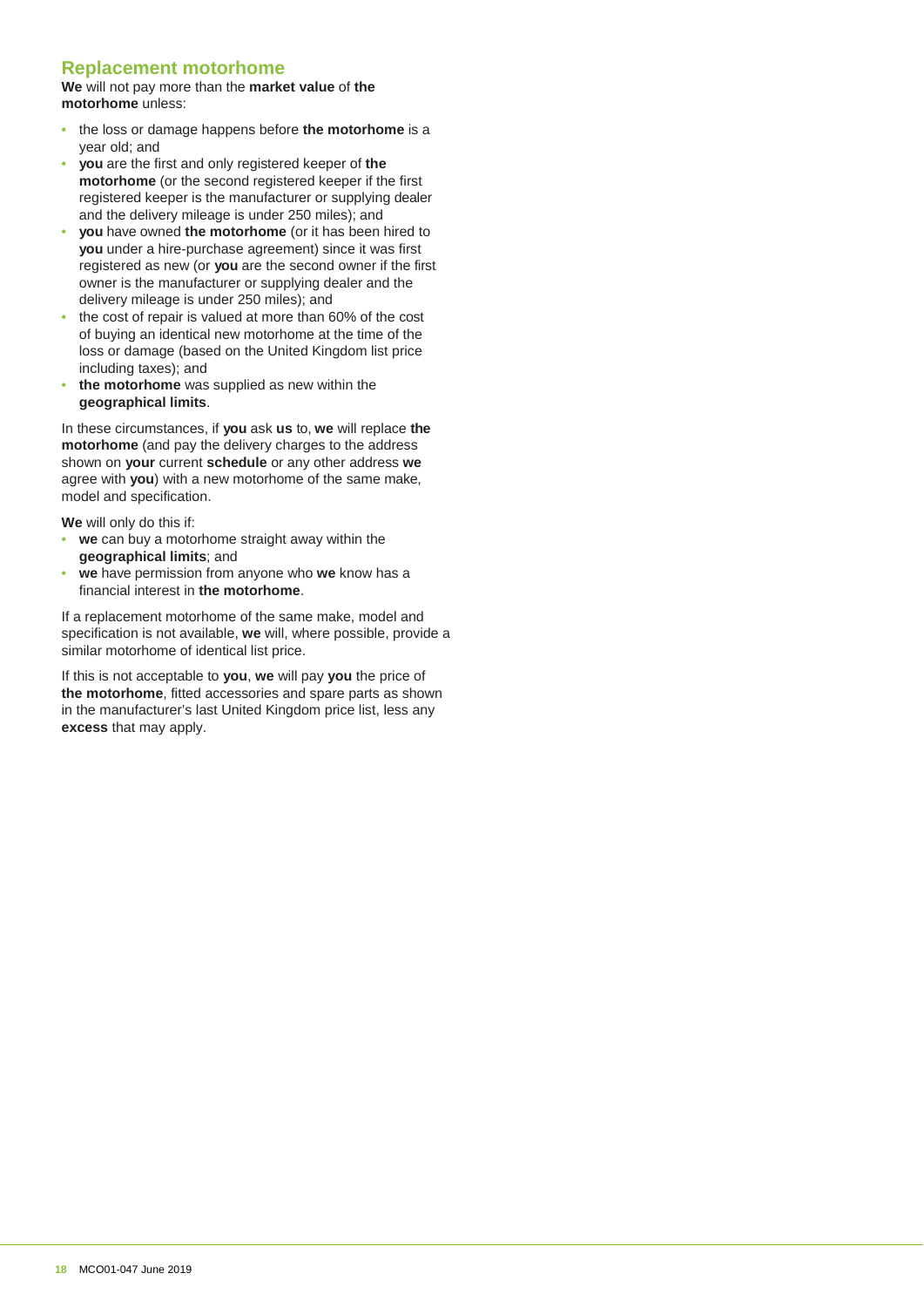# Privacy Notice

**We** are Ageas Insurance Limited and are part of the Ageas group of companies. The details provided here are a summary of how **we** collect, use, share, transfer and store **your**  information. For **our** full Privacy Policy please visit **our** websit[e www.ageas.co.uk/privacy-policy o](http://www.ageas.co.uk/privacy-policy)r contact **our** Data Protection Officer at: Ageas House, Hampshire Corporate Park, Templars Way, Eastleigh, Hampshire SO53 3YA or by emailin[g thedpo@ageas.co.uk.](mailto:thedpo@ageas.co.uk)

**Your insurance adviser** will have their own uses for **your** personal data. Please ask **your insurance adviser** if **you** would like more information about how they use **your** personal information.

# **Collecting your information**

**We** collect a variety of personal information about **you** including **your** name, address, contact details, date of birth, credit history, criminal offences, claims information and IP address (which is a unique number identifying **your** computer). Where relevant, **we** also collect special categories of personal information (which was previously known as sensitivepersonal information) such as details regarding **your** health.

**We** also collect information from a number of different sources for example: publically available sources such as social media and networking sites; third party databases available to the insurance industry; firms, loss adjusters and/or suppliers appointed in the process of handling a claim.

# **Using your information**

The main reason **we** collect **your** personal information and/ or special categories of personal information is because **we**  need it to provide **you** with the appropriate insurance quotation, policy and price as well as manage **your** policy such as handling a claim or issuing documentation to **you**. Our assessment of **your** insurance application may involve an automated decision to determine whether **we** are able to provide **you** with a quotation and/or the price. If **you** object to this being done, then **we** will not be able to provide **you** with insurance.

**We** will also use **your** information where **we** feel there is a justifiable reason for doing so for example: to prevent and detect fraud and financial crime (which may include processes which profile **you**); collecting information regarding **your** past policies; carrying out research and analysis (including profiling); and recording and monitoring calls.

If **you** have given us such information about someone else, **you** would have confirmed that **you** have their permission to do so.

# **Sharing your information**

**We** share your information with a number of different organisations which include, but are not limited to: other insurers; regulatory bodies; carefully selected third parties providing a service to **us** or on **our** behalf; fraud prevention and credit reference agencies and other companies, for example, when **we** are trialling their products and services which **we** think may improve our service to **you** or **our** business processes.

Unless required to by law, **we** would never share your personal data without the appropriate care and necessary safeguards being in place.

# **Keeping your information**

**We** will only keep your information for as long as is necessary in providing our products and services to **you** and/or to fulfil **our** legal and regulatory obligations. Please refer to **our** full Privacy Policy for more information.

# **Use and storage of your information**

### **overseas**

**Your** information may be transferred to, stored and processed outside the European Economic Area (EEA). **We** will not transfer **your** information outside the EEA unless it is to a country which is considered to have equivalent data protection laws or **we** have taken all reasonable steps to ensure the firm has suitable standards in place to protect **your** information.

# **Your rights**

**You** have a number of rights in relation to the information **we** hold about **you**, these rights include but are not limited to: the right to a copy of **your** personal information **we** hold; object to the use of **your** personal information; withdraw any permission **you** have previously provided and complain to the Information Commissioner's Office at any time if **you** are not satisfied with our use of **your** information. For a full list of **your** rights please refer to the full Privacy Policy.

Please note that there are times when **we** will not be able to delete **your** information. This may be as a result of fulfilling **our** legal and regulatory obligations or where there is a minimum, statutory, period of time for which **we** have to keep **your** information. If **we** are unable to fulfil a request **we** will always let you know **our** reasons.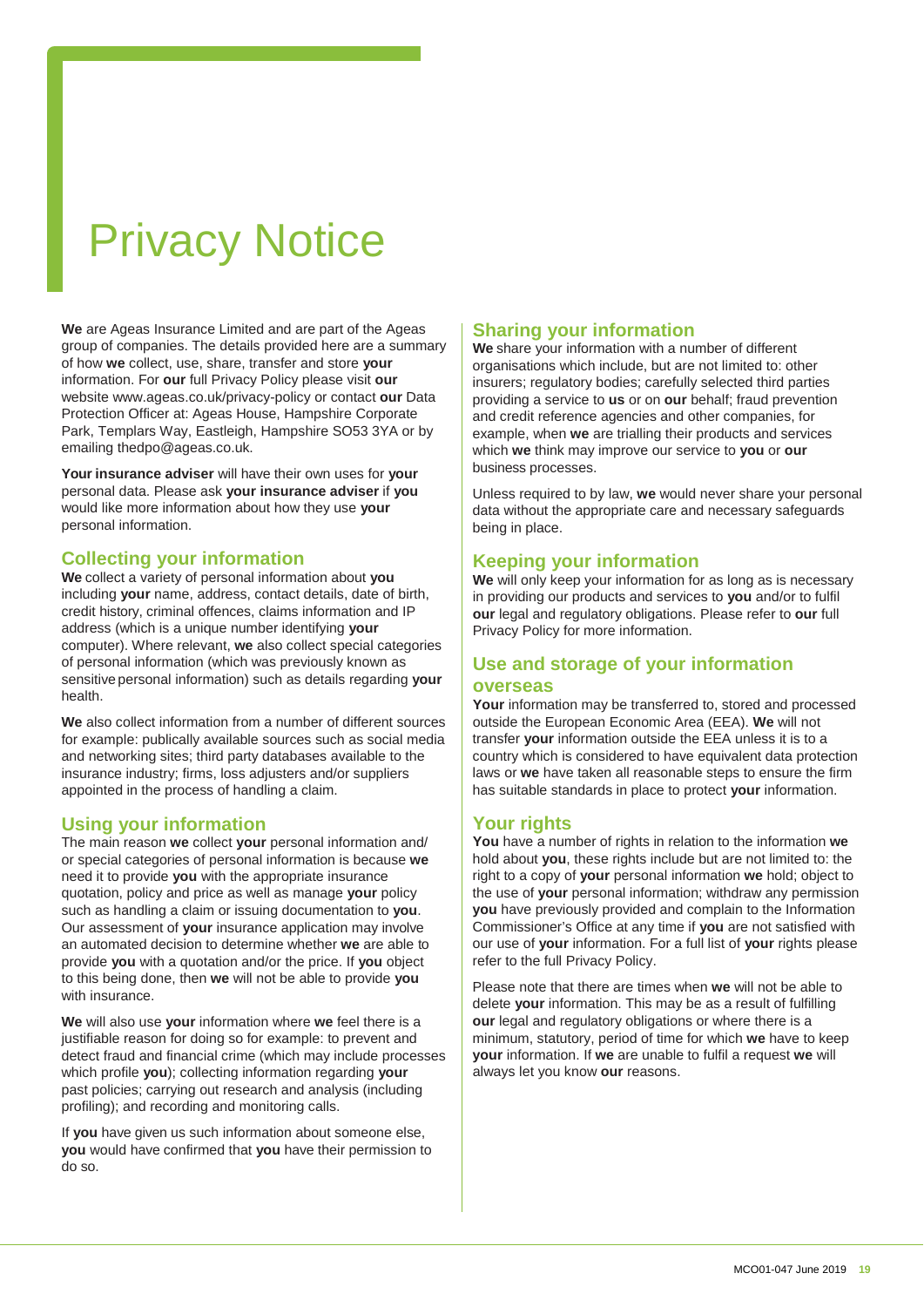# <span id="page-19-0"></span>How to make a complaint

Should there ever be an occasion where **you** need to complain, **we** will do our best to address this as quickly and fairly as possible.

If **we** can't, then **we** will:

- Write to **you** to acknowledge **your** complaint.
- Let **you** know when **you** can expect a full response.
- Let **you** know who is dealing with the matter

In most instances, **we** will be able to address **your** complaint within the first few days of this being notified to **us**. On occasion, further investigation may be necessary, but **we** will provide **you** with a full written response to **your** complaint within eight weeks of notification.

If **your** complaint is about the way **your** policy was sold to **you**, please contact **your insurance adviser** on 01277 243020.

Alternatively, **you** can also write to **your insurance adviser** the address shown below or email **your insurance adviser** through at **complaints@clubcareinsurance.com** (please include **your** policy number).

**Your insurance adviser** address:

**Complaints** Club Care Insurance 2<sup>nd</sup> Floor Juniper House Warley Hill Business Park The Drive Brentwood Essex CM13 3BE

If **you** have a complaint regarding your claim, please telephone us on 0870 240 1895.

Alternatively, for claims or any other type of complaint, **you** can also write to us at the address shown below or email **us** through **our** website at **[www.ageas.co.uk/complaints](http://www.ageas.co.uk/complaints)** (please include **your** policy number and claim number if appropriate).

Our address: Customer Services Adviser Ageas House Hampshire Corporate Park Templars Way Eastleigh **Hampshire** SO53 3YA

# **What to do if you are not happy with our response**

In the unlikely event that **we** haven't responded to your complaint within eight weeks or **you** are not happy with our final response **you** have the right to take your complaint onto the Financial Ombudsman Service but **you** must do so within six months of the date of **our** final response.

The Ombudsman is an impartial complaints service, which is free for customers to use and taking **your** complaint to the Ombudsman does not affect **your** right to take **your** dispute to the courts.

**You** can find out more information about how to complain to the Ombudsman online at: **[www.financial-ombudsman.org.uk](http://www.financial-ombudsman.org.uk/)**.

Alternatively, **you** can write to the Ombudsman at: Financial Ombudsman Service Exchange Tower London E14 9SR

By phone: **0800 023 4567**

By email: **[complaint.info@financial-ombudsman.org.uk](mailto:complaint.info@financial-ombudsman.org.uk)**

Please note that if **you** don't refer your complaint within the six months, the Financial Ombudsman Service won't have **our** permission to consider your complaint and therefore will only be able to do so in very limited circumstances, for example, if it believes that the delay was as a result of exceptional circumstances.

# <span id="page-19-1"></span>**Financial Services Compensation Scheme**

**We** are covered by the Financial Services Compensation Scheme (FSCS).

In the very unlikely event that Ageas was to go bust, **your** insurance policy would still remain valid in the event that **you** needed to make a claim. For more details about the scheme visit **[www.fscs.org.uk](http://www.fscs.org.uk/)** or telephone **0800 678 1100** or **020 7741 4100**.